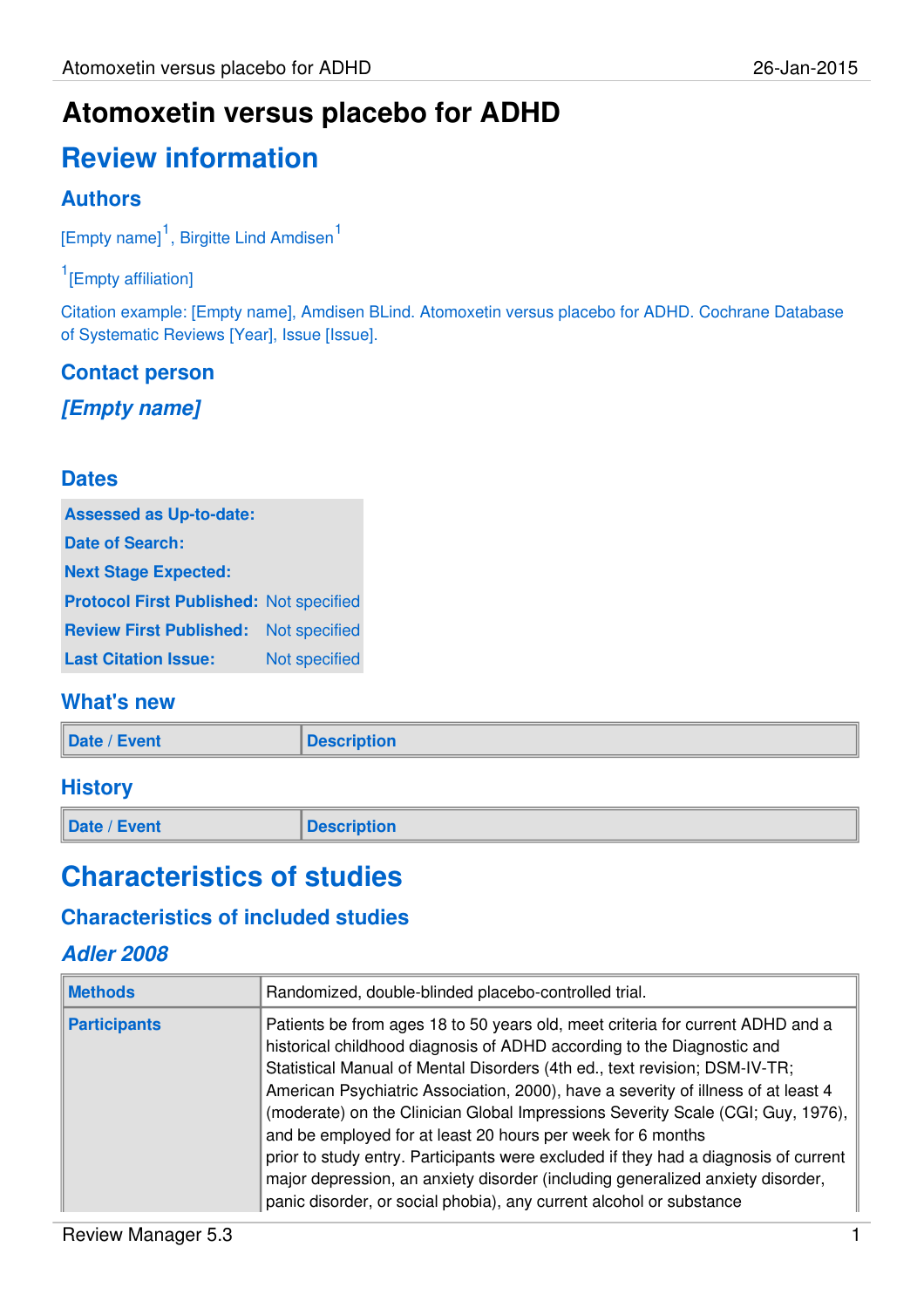|                      | abuse, or any lifetime history of bipolar illness or psychotic disorder. They were<br>also excluded if they had any medical illness that would contraindicate the use of<br>atomoxetine, current or past hypertension, and any<br>history of organic brain disease or seizures other than febrile. Participants were<br>free of all psychotropic medications for at least 1 week prior to randomization. |
|----------------------|----------------------------------------------------------------------------------------------------------------------------------------------------------------------------------------------------------------------------------------------------------------------------------------------------------------------------------------------------------------------------------------------------------|
| <b>Interventions</b> | ATX titeret fra 40mg til 80mg efter 1 uge øget til 100 mg efter tolerance                                                                                                                                                                                                                                                                                                                                |
| <b>Outcomes</b>      | ADHD symptomer both patient and clinician rated, QoL, function, adverse events                                                                                                                                                                                                                                                                                                                           |
| <b>Notes</b>         | <b>Ref ID 1612</b>                                                                                                                                                                                                                                                                                                                                                                                       |

#### Risk of bias table

| <b>Bias</b>                                                        |                     | Authors' judgement Support for judgement |
|--------------------------------------------------------------------|---------------------|------------------------------------------|
| Random sequence generation (selection bias)                        | <b>Unclear risk</b> | Not descibed                             |
| Allocation concealment (selection bias)                            | Unclear risk        | Not descibed                             |
| Blinding of participants and personnel (performance bias) Low risk |                     | Double-blinded                           |
| Blinding of outcome assessment (detection bias)                    | Low risk            | Double-blinded                           |
| Incomplete outcome data (attrition bias)                           | Low risk            | Dropouts are descibed                    |
| Selective reporting (reporting bias)                               | <b>High risk</b>    | Patients number are unclear              |
| Other bias                                                         | Low risk            | None detected                            |

#### **Adler 2009 Ref ID 1613**

| <b>Methods</b>       | Randomized, double-blinded placebo-controlled trial.                                                                                                                                                                                                                                                                                                                                                                                                                                                                                                                                                                                                                                                                                                                                                                                                                                                                                                                                                                                                                                                                                                                                        |  |  |
|----------------------|---------------------------------------------------------------------------------------------------------------------------------------------------------------------------------------------------------------------------------------------------------------------------------------------------------------------------------------------------------------------------------------------------------------------------------------------------------------------------------------------------------------------------------------------------------------------------------------------------------------------------------------------------------------------------------------------------------------------------------------------------------------------------------------------------------------------------------------------------------------------------------------------------------------------------------------------------------------------------------------------------------------------------------------------------------------------------------------------------------------------------------------------------------------------------------------------|--|--|
| <b>Participants</b>  | Adults, aged 18 to 54 years, who met DSM-IV, Text Revision (DSM-IV-TR)<br>criteria for adult ADHD as assessed by the Adult ADHD Clinician Diagnostic<br>Scale version 1.2, had a Clinical Global ImpressionsYADHDYSeverity of Illness<br>(CGIADHD-S)12 score of 4 (moderate symptoms) or higher, had AISRS<br>Symptom Checklist scores that did not change by more than 25% between visits<br>1 and 2, and had impairment due to ADHD symptoms in the home setting as<br>indicated in the diagnostic interview were eligible to participate. Based upon<br>clinical history and the Structured Clinical Interview for DSMIV Axis Disorders<br>Research Version, patients were excluded from the study if they met diagnostic<br>criteria for current major depression, a current anxiety disorder, any history of<br>bipolar disorder, or any history of a psychotic disorder. Failure to respond to an<br>adequate trial of treatment with ADHD stimulant<br>medication, bupropion, or other nonstimulant medications (based upon the<br>clinician's judgment) was also exclusionary. Patients were recruited during<br>routine office visits for ADHD, by referral, and by advertisement. |  |  |
| <b>Interventions</b> | ATX 25mg i 7 dage, 40mg i 7 dage, 80mg ved 3. besøg og øges til 100mg. ved 5<br>besøg.                                                                                                                                                                                                                                                                                                                                                                                                                                                                                                                                                                                                                                                                                                                                                                                                                                                                                                                                                                                                                                                                                                      |  |  |
| <b>Outcomes</b>      | ADHD symptoms both investigator and self-rated, QoL, function, adverse events                                                                                                                                                                                                                                                                                                                                                                                                                                                                                                                                                                                                                                                                                                                                                                                                                                                                                                                                                                                                                                                                                                               |  |  |
| <b>Notes</b>         | <b>Ref ID 1613</b>                                                                                                                                                                                                                                                                                                                                                                                                                                                                                                                                                                                                                                                                                                                                                                                                                                                                                                                                                                                                                                                                                                                                                                          |  |  |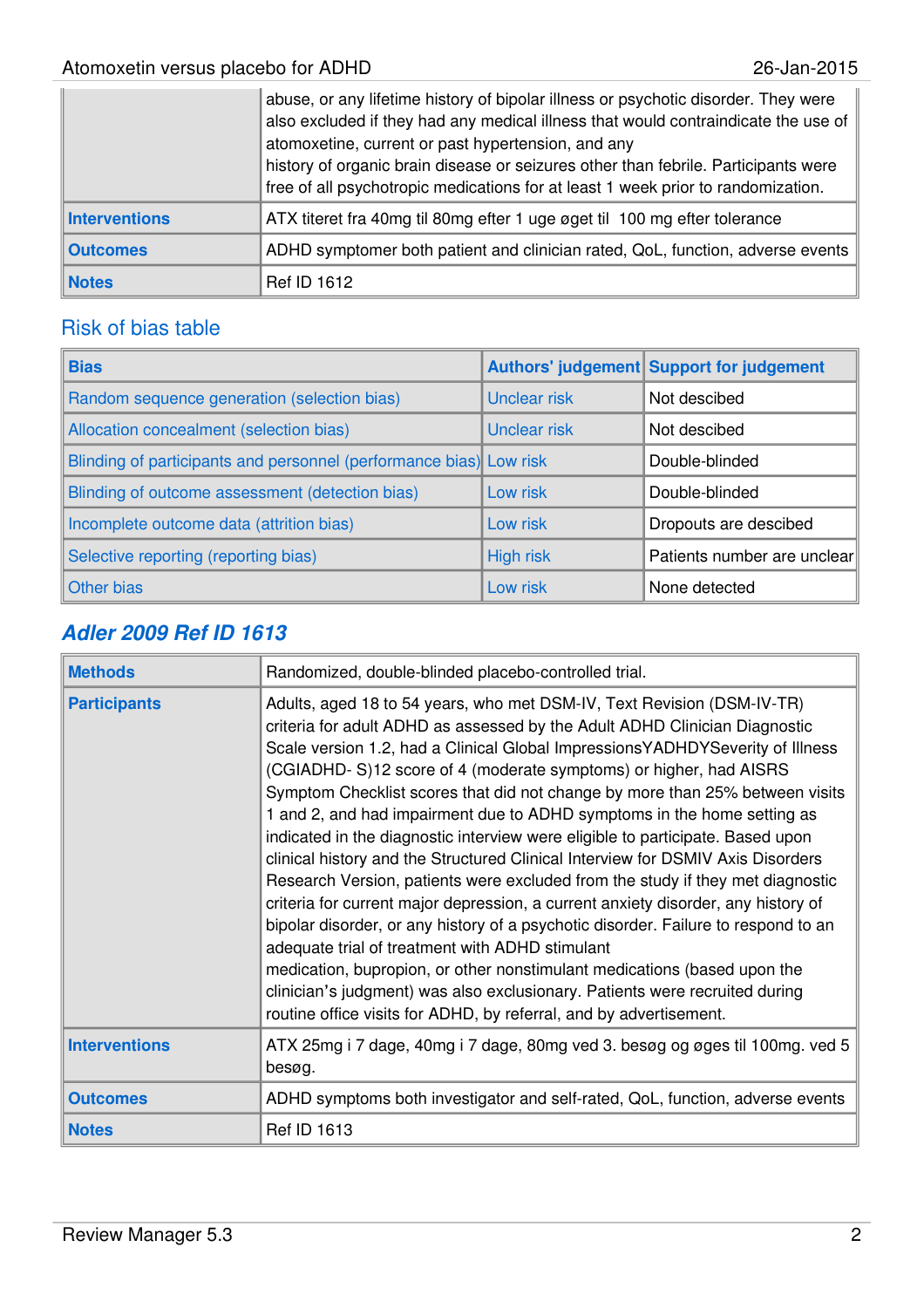#### Risk of bias table

| <b>Bias</b>                                                  | <b>Authors'</b><br>judgement | <b>Support for judgement</b>                                                                    |
|--------------------------------------------------------------|------------------------------|-------------------------------------------------------------------------------------------------|
| Random sequence generation<br>(selection bias)               | Low risk                     | Computer algorithm generated 1:1 Radomisation via<br>telefone interactive voice response system |
| <b>Allocation concealment (selection</b><br>bias)            | Low risk                     | The treatmnet assignment were not unblinded until the<br>database was locked                    |
| Blinding of participants and<br>personnel (performance bias) | Low risk                     | Double-blinded                                                                                  |
| Blinding of outcome assessment<br>(detection bias)           | Low risk                     | Double-blinded                                                                                  |
| Incomplete outcome data (attrition<br>bias)                  | Low risk                     | Dropout low                                                                                     |
| Selective reporting (reporting bias)                         | Low risk                     | None detected                                                                                   |
| Other bias                                                   | <b>High risk</b>             | Failure to respons to ATX or stimulants was an exclusion<br>criteria                            |

#### **Caporeale 2013**

| <b>Methods</b>       | Randomized, double-blinded placebo-controlled trial.                                                                                                                                                                                                                                                                                                                                                                                                                                                                                                                                            |
|----------------------|-------------------------------------------------------------------------------------------------------------------------------------------------------------------------------------------------------------------------------------------------------------------------------------------------------------------------------------------------------------------------------------------------------------------------------------------------------------------------------------------------------------------------------------------------------------------------------------------------|
| <b>Participants</b>  | Patients aged 18-50 with DSM-IC current and childhood ADHD assessed by the<br>Conners ADHD interview. Has a score of 2 or more on at least 6 items of<br>inattention or hyperactivity on the CAARS-Inv:SV and CAARS-O:SV. Had a<br>score of 20 or more in CAARS Inv: SV and CGI-ADHD-S of 4 or more. Exclusion<br>criteria: history of internalizing disorders, psychotic disorder and current alcohol<br>or drug abuse. Patients excluded if non-responders in the pre-study period with<br>effect less than a 30 % reduction in baseline CAARS-lnv-SV and CGI-ADHD-S<br>score of more than 3. |
| <b>Interventions</b> | Atomoxetin 80 or 100mg                                                                                                                                                                                                                                                                                                                                                                                                                                                                                                                                                                          |
| <b>Outcomes</b>      | Adverse events                                                                                                                                                                                                                                                                                                                                                                                                                                                                                                                                                                                  |
| <b>Notes</b>         | Ref Id 1822 (same population as in Upadhyaya 2013 ref ID 1823)                                                                                                                                                                                                                                                                                                                                                                                                                                                                                                                                  |

| <b>Bias</b>                                                         | <b>Authors'</b><br>judgement | <b>Support for judgement</b>                                                                     |
|---------------------------------------------------------------------|------------------------------|--------------------------------------------------------------------------------------------------|
| Random sequence generation<br>(selection bias)                      | Unclear risk                 | Not described                                                                                    |
| Allocation concealment (selection<br>bias)                          | <b>High risk</b>             | Blinding af patient kan være confounded fordi de alle<br>starter med ATX og senere randomiseres. |
| <b>Blinding of participants and</b><br>personnel (performance bias) | High risk                    | Blinding af patient kan være confounded fordi de alle<br>starter med ATX og senere randomiseres. |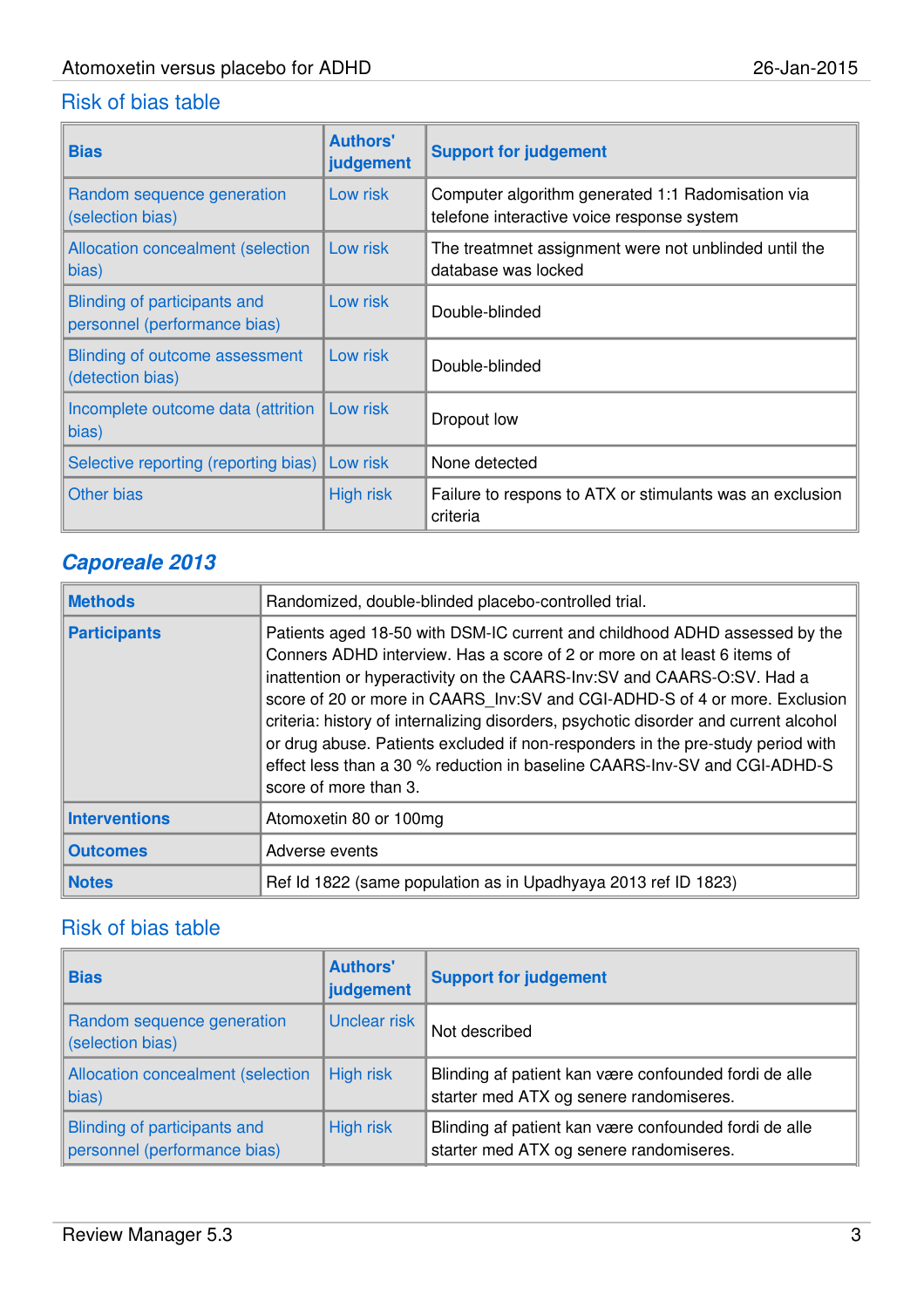| Blinding of outcome assessment<br>detection bias)           | <b>High risk</b> | Blinding af patient kan være confounded fordi de alle<br>starter med ATX og senere randomiseres. |
|-------------------------------------------------------------|------------------|--------------------------------------------------------------------------------------------------|
| Incomplete outcome data (attrition   Low risk<br>$\ $ bias) |                  | Eqauel attrition                                                                                 |
| Selective reporting (reporting bias)   Unclear risk         |                  | None detected                                                                                    |
| Other bias                                                  | High risk        | Only patients who had effect on ATX in earlier study                                             |

#### **Durell 2013**

| <b>Methods</b>       | Randomized, double-blinded placebo-controlled trial.                                                                                                                                                                                                                                                                                                                                                                                                                                                                                                                                                                                                                                                                                                                                                                                                                                                                                                                                                                                                                                                                                                                                                                                                                            |  |  |
|----------------------|---------------------------------------------------------------------------------------------------------------------------------------------------------------------------------------------------------------------------------------------------------------------------------------------------------------------------------------------------------------------------------------------------------------------------------------------------------------------------------------------------------------------------------------------------------------------------------------------------------------------------------------------------------------------------------------------------------------------------------------------------------------------------------------------------------------------------------------------------------------------------------------------------------------------------------------------------------------------------------------------------------------------------------------------------------------------------------------------------------------------------------------------------------------------------------------------------------------------------------------------------------------------------------|--|--|
| <b>Participants</b>  | Adults, aged 18 to 30 years, met DSM-IV, Text Revision (DSM-IV-TR) criteria for<br>ADHD as determined by a clinical interview and assessed by the Adult ADHD<br>Clinician Diagnostic Scale version 1.2. All participants also must have had a<br>Clinical Global Impression-ADHD-Severity (CGI-S) score of 4 (moderate<br>symptoms) or greater to be eligible for study participation. Participants with<br>concomitant current or lifetime diagnoses of specific phobias, generalized anxiety<br>disorder, or social anxiety disorder were allowed in the trial, as were participants<br>with a history of dysthymia within 2 years of study screening. Potential<br>participants were excluded from the trial if they had current major depression,<br>panic disorder, posttraumatic stress disorder, an eating disorder, or substance<br>abuse or dependence, as well as current or lifetime obsessive-compulsive<br>disorder, bipolar disorder, or psychosis. In addition, any participant who had<br>more than a 25% reduction in their ADHD symptoms as measured by the<br>Conners' Adult ADHD Rating Scale: Investigator-Rated: Screening Version<br>(CAARS-Inv:SV) Total ADHD Symptoms scores between visits 1 and 2<br>(screening period) was excluded from the study. |  |  |
| <b>Interventions</b> | ATX max 100mg.                                                                                                                                                                                                                                                                                                                                                                                                                                                                                                                                                                                                                                                                                                                                                                                                                                                                                                                                                                                                                                                                                                                                                                                                                                                                  |  |  |
| <b>Outcomes</b>      | ADHD symptoms and anxiety both self and clinician rated, QoL, sepression,<br>anxiety, alkohol, marjuana, drugs, adverse events                                                                                                                                                                                                                                                                                                                                                                                                                                                                                                                                                                                                                                                                                                                                                                                                                                                                                                                                                                                                                                                                                                                                                  |  |  |
| <b>Notes</b>         | <b>Ref ID 1730</b>                                                                                                                                                                                                                                                                                                                                                                                                                                                                                                                                                                                                                                                                                                                                                                                                                                                                                                                                                                                                                                                                                                                                                                                                                                                              |  |  |

| <b>Bias</b>                                                  | <b>Authors'</b><br>judgement | <b>Support for judgement</b>                                      |
|--------------------------------------------------------------|------------------------------|-------------------------------------------------------------------|
| Random sequence generation (selection<br>bias)               | Low risk                     | Computergenerated list. Interactive voice<br>recording system.    |
| Allocation concealment (selection bias)                      | Low risk                     | System assign packages of doubleblind drug to<br>each participant |
| Blinding of participants and personnel<br>(performance bias) | Low risk                     | Double-blinded                                                    |
| Blinding of outcome assessment<br>(detection bias)           | Low risk                     | Double-blinded                                                    |
| Incomplete outcome data (attrition bias)                     | Unclear risk                 | Not described                                                     |
| Selective reporting (reporting bias)                         | Unclear risk                 | None detected                                                     |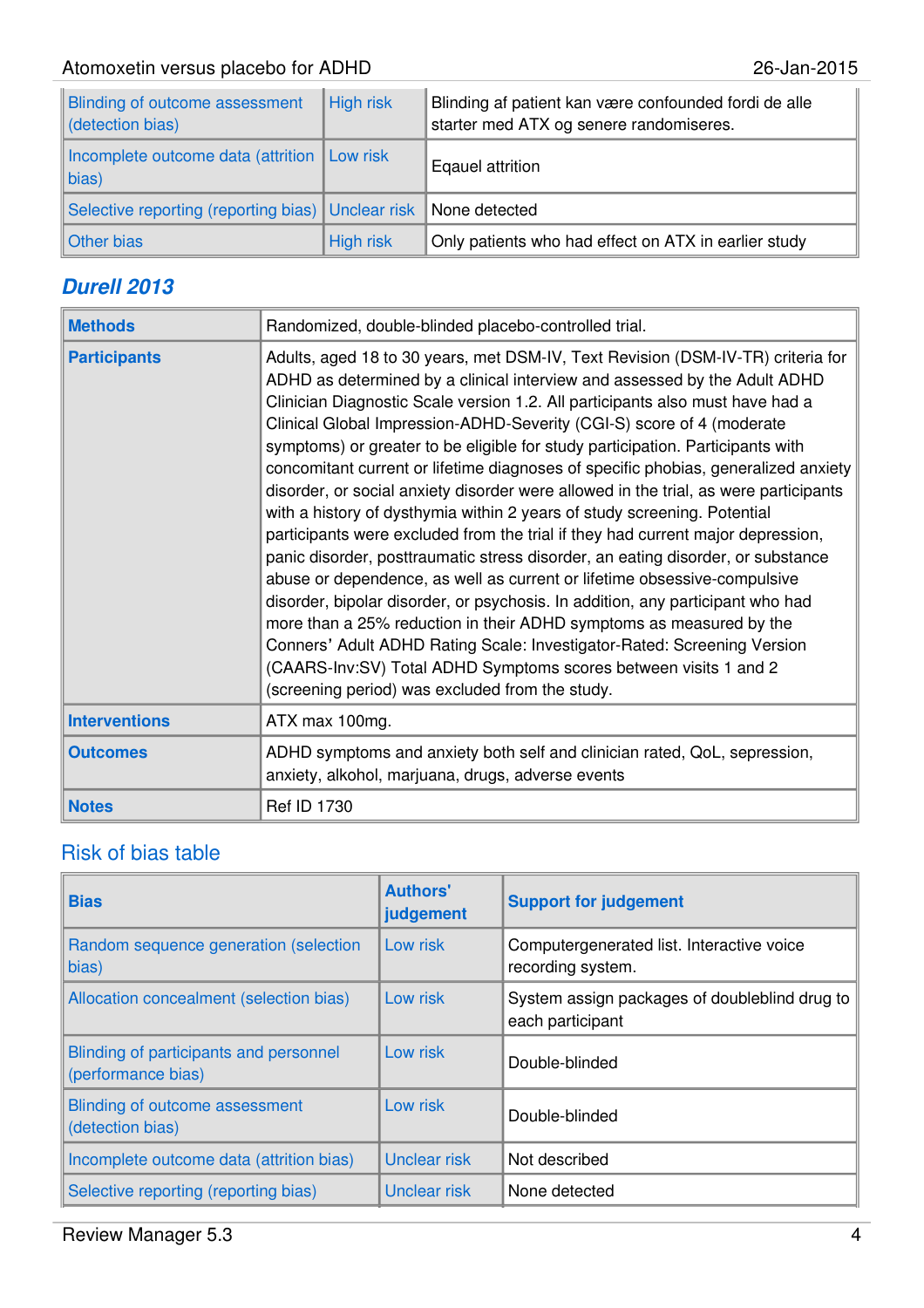| Atomoxetin versus placebo for ADHD | 26-Jan-2015 |                 |  |
|------------------------------------|-------------|-----------------|--|
| Other bias                         | Low risk    | l None detected |  |

#### **McRae-Clark 2010**

| <b>Methods</b>       | Randomized, double-blinded placebo-controlled trial.                                                                                                                                                                                                                                                                                                                                                                                                                                                                                                                                                                                                                                                                                                                                                                                                                                                                                                                                                                                                                                                                                                                                                                                                                              |
|----------------------|-----------------------------------------------------------------------------------------------------------------------------------------------------------------------------------------------------------------------------------------------------------------------------------------------------------------------------------------------------------------------------------------------------------------------------------------------------------------------------------------------------------------------------------------------------------------------------------------------------------------------------------------------------------------------------------------------------------------------------------------------------------------------------------------------------------------------------------------------------------------------------------------------------------------------------------------------------------------------------------------------------------------------------------------------------------------------------------------------------------------------------------------------------------------------------------------------------------------------------------------------------------------------------------|
| <b>Participants</b>  | "Adults, aged 18 to 30 years, met DSM-IV, Text Revision (DSM-IV-TR) criteria for<br>ADHD as determined by a clinical interview and assessed by the Adult ADHD<br>Clinician Diagnostic Scale version 1.2. All participants also must have had a<br>Clinical Global Impression-ADHD-Severity (CGI-S) score of 4 (moderate<br>symptoms) or greater to be eligible for study participation. Participants with<br>concomitant current or lifetime diagnoses of specific phobias, generalized anxiety<br>disorder, or social anxiety disorder were allowed in the trial, as were participants<br>with a history of dysthymia within 2 years of study screening. Potential<br>participants were excluded from the trial if they had current major depression,<br>panic disorder, posttraumatic stress disorder, an eating disorder, or substance<br>abuse or dependence, as well as current or lifetime obsessive-compulsive<br>disorder, bipolar disorder, or psychosis. In addition, any participant who had<br>more than a 25% reduction in their ADHD symptoms as measured by the<br>Conners' Adult ADHD Rating Scale: Investigator-Rated: Screening Version<br>(CAARS-Inv:SV) Total ADHD Symptoms scores between visits 1 and 2<br>(screening period) was excluded from the study." |
| <b>Interventions</b> | Atomoxetin flexible dosis up to 100mg.                                                                                                                                                                                                                                                                                                                                                                                                                                                                                                                                                                                                                                                                                                                                                                                                                                                                                                                                                                                                                                                                                                                                                                                                                                            |
| <b>Outcomes</b>      | ADHD symptoms both self and investigator rated, function, marijuana use,<br>adverse events                                                                                                                                                                                                                                                                                                                                                                                                                                                                                                                                                                                                                                                                                                                                                                                                                                                                                                                                                                                                                                                                                                                                                                                        |
| <b>Notes</b>         | Ref ID 1614. All participant had a diagnosis of marijuana dependence as an<br>inclusion criteria                                                                                                                                                                                                                                                                                                                                                                                                                                                                                                                                                                                                                                                                                                                                                                                                                                                                                                                                                                                                                                                                                                                                                                                  |

| <b>Bias</b>                                                  | <b>Authors'</b><br>judgement | <b>Support for judgement</b>                                                                                                        |
|--------------------------------------------------------------|------------------------------|-------------------------------------------------------------------------------------------------------------------------------------|
| Random sequence generation<br>(selection bias)               | Unclear risk                 | Simple randomization not futher descibed                                                                                            |
| <b>Allocation concealment</b><br>(selection bias)            | Unclear risk                 | Not descibed                                                                                                                        |
| Blinding of participants and<br>personnel (performance bias) |                              | Unclear risk Enslignede præparater i udseende og vægt, men det er uvist<br>om personale og patient har vidst hvad der var i kapslen |
| <b>Blinding of outcome</b><br>assessment (detection bias)    |                              | Unclear risk Enslignede præparater i udseende og vægt, men det er uvist<br>om personale og patient har vidst hvad der var i kapslen |
| Incomplete outcome data<br>(attrition bias)                  | Low risk                     | Large dropout in a small sample, but eqauel                                                                                         |
| Selective reporting (reporting<br>bias)                      | <b>High risk</b>             | HAM-A and HAM-D was not reported?                                                                                                   |
| Other bias                                                   | <b>High risk</b>             | Small sample and randomizing unclear                                                                                                |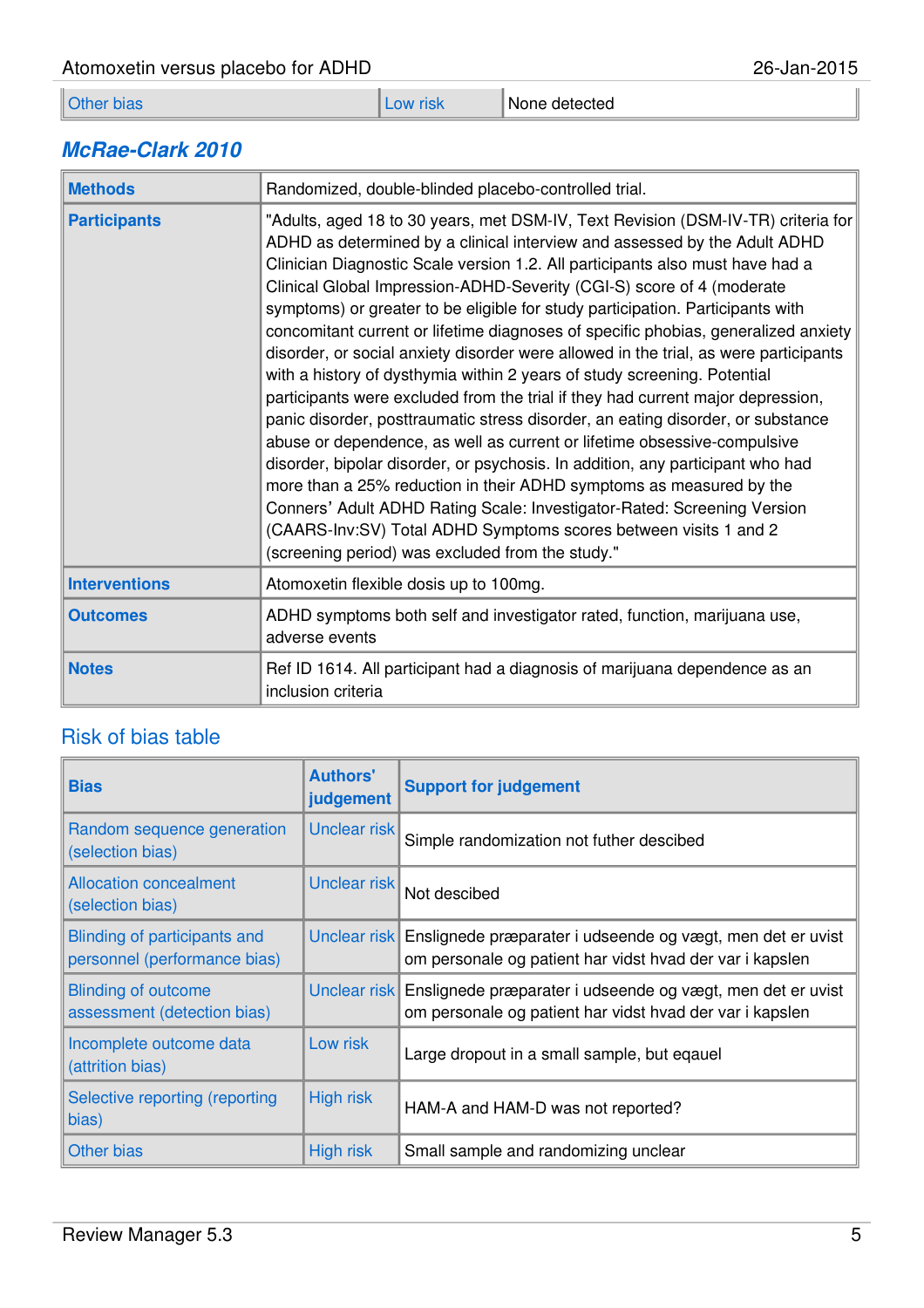#### **Michelson 2003**

| <b>Methods</b>       | Two identical randomized, double-bilnd, placebo-controlled trials.                                                                                                                                                                                                                                                                                                                                                                                                                                                                                                                                                                                                                                                                                                                                                                                                                                                                                                                                                                                                                                                                                                                                                                                                                                                                                                       |
|----------------------|--------------------------------------------------------------------------------------------------------------------------------------------------------------------------------------------------------------------------------------------------------------------------------------------------------------------------------------------------------------------------------------------------------------------------------------------------------------------------------------------------------------------------------------------------------------------------------------------------------------------------------------------------------------------------------------------------------------------------------------------------------------------------------------------------------------------------------------------------------------------------------------------------------------------------------------------------------------------------------------------------------------------------------------------------------------------------------------------------------------------------------------------------------------------------------------------------------------------------------------------------------------------------------------------------------------------------------------------------------------------------|
| <b>Participants</b>  | Adults who met DSM-IV criteria for ADHD and confirmed by the Conners' Adult<br>ADHD Diagnostic Interview for DSM-IV (CAAR-D;Conners et al 1999) were<br>recruited from clinics and by advertisement.<br>Patients were required to have at least moderate symptom severity, and the<br>diagnosis had to be corroborated by a second reporter for either current<br>symptoms (by a significantother) or childhood symptoms (by a parent or older<br>sibling). If the second reporter's rating did not corroborate the patient's report,<br>the patient was ineligible to participate in the study. Comorbid psychiatric<br>diagnoses were assessed by clinical interview and by the Structured Clinical<br>Interview for DSM-IV (SCID; First et al 2000). Patients who met diagnostic<br>criteria for current major depression or anxiety disorder or for current or past<br>bipolar or psychotic disorders were excluded, as were patients with serious<br>medical illness and patients who met DSM-IV criteria for alcohol dependence. A<br>history of episodic recreational drug use did not exclude patients, but patients<br>actively using drugs of abuse at the time of study entry were excluded.<br>Urine screening for drugs of abuse was performed at the initial visit and could be<br>repeated at any time during the trial at the investigator's discretion. |
| <b>Interventions</b> | Atomoxetine 40-120mg.                                                                                                                                                                                                                                                                                                                                                                                                                                                                                                                                                                                                                                                                                                                                                                                                                                                                                                                                                                                                                                                                                                                                                                                                                                                                                                                                                    |
| <b>Outcomes</b>      | ADHD symptoms clinican + self-rated, function, depression, anxiety, adverse<br>events                                                                                                                                                                                                                                                                                                                                                                                                                                                                                                                                                                                                                                                                                                                                                                                                                                                                                                                                                                                                                                                                                                                                                                                                                                                                                    |
| <b>Notes</b>         | Two studies reported in one paper.<br>Ref ID 1620 (Cardiovascular safety only reported in Wernicke 2003 ref ID 1619)                                                                                                                                                                                                                                                                                                                                                                                                                                                                                                                                                                                                                                                                                                                                                                                                                                                                                                                                                                                                                                                                                                                                                                                                                                                     |

| <b>Bias</b>                                                  | <b>Authors'</b><br>judgement | <b>Support for judgement</b>                                                            |
|--------------------------------------------------------------|------------------------------|-----------------------------------------------------------------------------------------|
| Random sequence generation<br>(selection bias)               | Low risk                     | Computer generated treatment codes obtained from a<br>interactive voice-response system |
| <b>Allocation concealment (selection</b><br>bias)            | <b>Unclear risk</b>          | Not descibed                                                                            |
| Blinding of participants and<br>personnel (performance bias) | Low risk                     | Double-blinded                                                                          |
| Blinding of outcome assessment<br>(detection bias)           | Low risk                     | Double-blinded                                                                          |
| Incomplete outcome data (attrition<br>bias)                  | Low risk                     | None detected                                                                           |
| Selective reporting (reporting bias)                         | Low risk                     | None detected                                                                           |
| <b>Other bias</b>                                            | <b>High risk</b>             | Use of PBO lead in periode - patients responded to<br>PBO were excluded                 |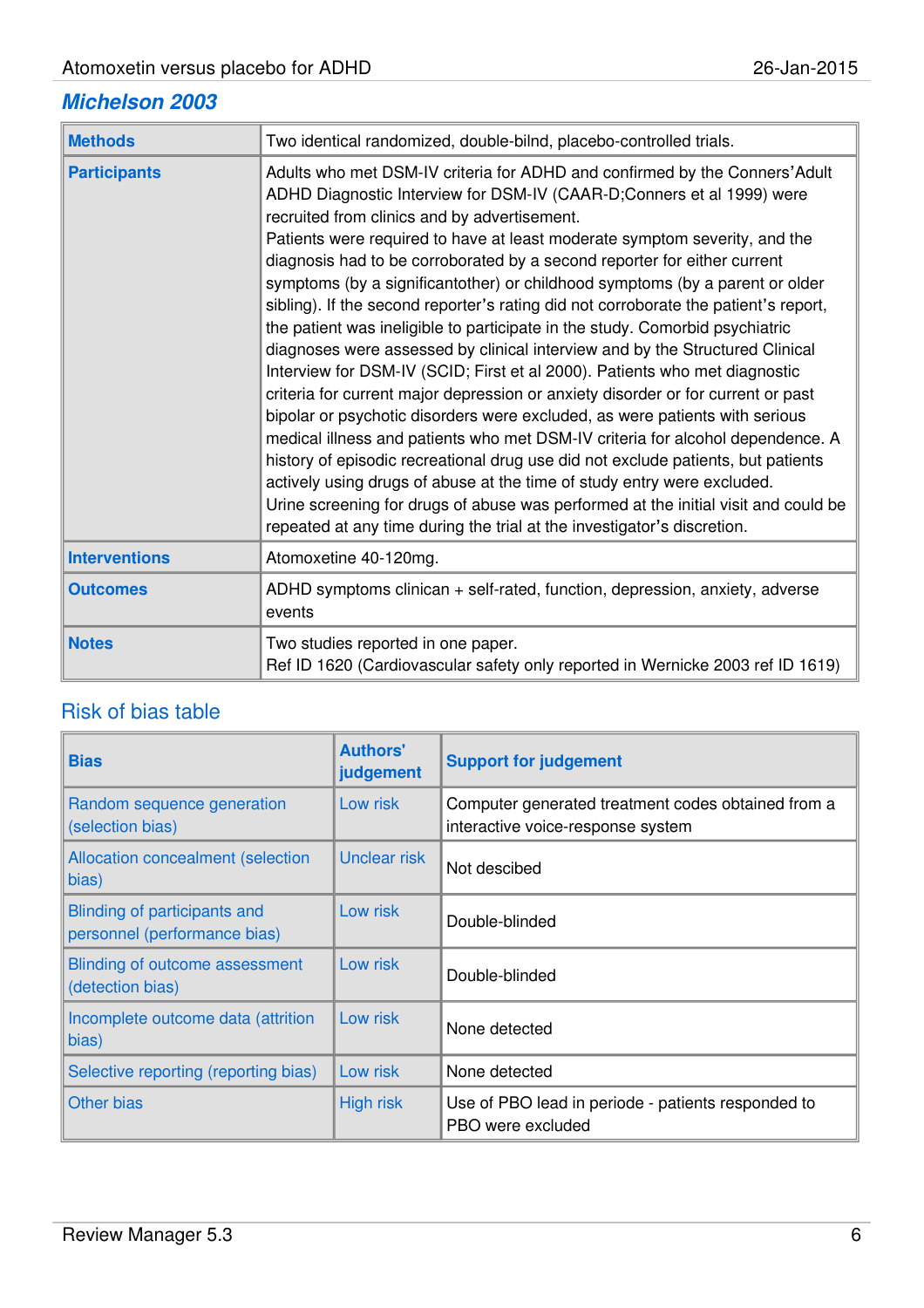#### **NCT00510276 ClinicalT.gov**

| <b>Methods</b>       | Randomized, double-blinded placebo-controlled trials.                                                        |
|----------------------|--------------------------------------------------------------------------------------------------------------|
| Participants         |                                                                                                              |
| <b>Interventions</b> | Atomoxetine                                                                                                  |
| <b>Outcomes</b>      | ADHD symptoms both self and clinician rated.                                                                 |
| <b>Notes</b>         | No original data. data is from Cunill 2013 (metaanalyse) ref ID 1148. Publiced in<br>Durell 2013 Ref ID 1730 |

#### Risk of bias table

| <b>Bias</b>                                               | <b>Authors' judgement</b> | <b>Support for judgement</b> |
|-----------------------------------------------------------|---------------------------|------------------------------|
| Random sequence generation (selection bias)               | <b>Unclear risk</b>       | ?                            |
| Allocation concealment (selection bias)                   | Unclear risk              | ?                            |
| Blinding of participants and personnel (performance bias) | <b>Unclear risk</b>       | ?                            |
| Blinding of outcome assessment (detection bias)           | Unclear risk              | ?                            |
| Incomplete outcome data (attrition bias)                  | Unclear risk              | ?                            |
| Selective reporting (reporting bias)                      | Unclear risk              | ?                            |
| Other bias                                                | <b>Unclear risk</b>       | 2                            |

#### **Sutherland 2012**

| <b>Methods</b>       | Randomized, double-blinded placebo-controlled 3 arm trial.                                                                                                                                                                                                                                                                              |
|----------------------|-----------------------------------------------------------------------------------------------------------------------------------------------------------------------------------------------------------------------------------------------------------------------------------------------------------------------------------------|
| <b>Participants</b>  | Adults ages 18-60 ADHD met criteria from DSM-IV-TR. excluded if lifetime or<br>current psychosis, bipolar disorder, mental ratardation or learning disbility.<br>Current anxiety or depresive disorder. Substance abuse. Had any current<br>general medical condition considered clinically significant as judge by the<br>investigator |
| <b>Interventions</b> | ATX 40mg øges til 80mg efter 2 uger, øges til 100mg efter 4 uger.                                                                                                                                                                                                                                                                       |
| <b>Outcomes</b>      | ADHD symptoms investigator rated, adverse events                                                                                                                                                                                                                                                                                        |
| <b>Notes</b>         | <b>Ref ID 1616</b>                                                                                                                                                                                                                                                                                                                      |

| <b>Bias</b>                                                  | <b>Authors'</b><br>judgement | <b>Support for judgement</b>           |
|--------------------------------------------------------------|------------------------------|----------------------------------------|
| Random sequence generation (selection<br>bias)               | Unclear risk                 | randomized 2:2:1. Not futher described |
| Allocation concealment (selection bias)                      | Unclear risk                 | Not described                          |
| Blinding of participants and personnel<br>(performance bias) | Low risk                     | Double-blinded                         |
| Blinding of outcome assessment<br>(detection bias)           | Low risk                     | Double-blinded                         |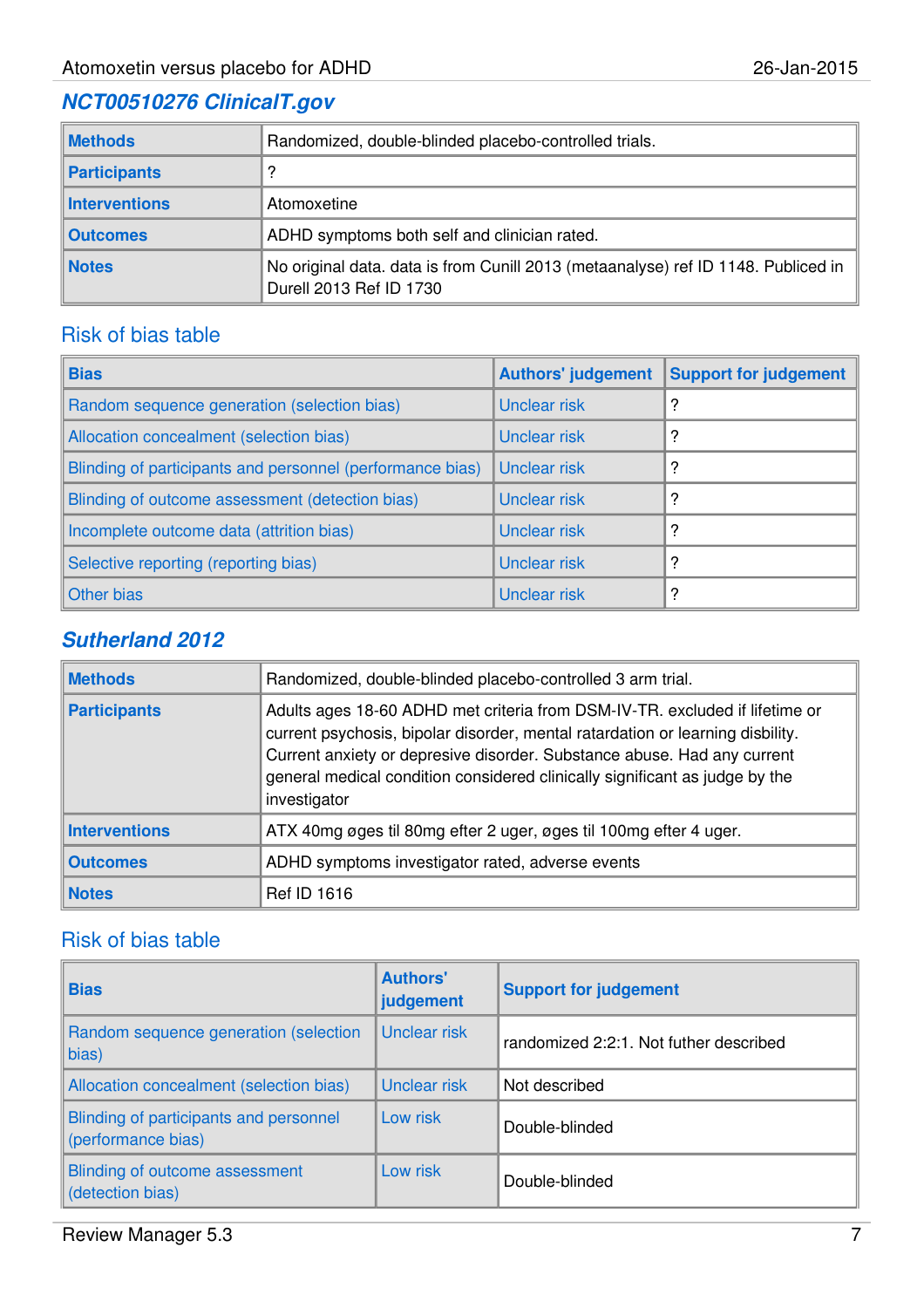| Incomplete outcome data (attrition bias) | Low risk | Large drop out but equal in both ATX and PBO<br>and are descirbed |
|------------------------------------------|----------|-------------------------------------------------------------------|
| Selective reporting (reporting bias)     | Low risk | None detected                                                     |
| Other bias                               | Low risk | None detected                                                     |

#### **Upadhyaya 2013**

| <b>Methods</b>       | Randomized, double-blinded placebo-controlled trial.                                                                                                                                                                                                                                                                                                                                                                                                                                                                                                                                            |
|----------------------|-------------------------------------------------------------------------------------------------------------------------------------------------------------------------------------------------------------------------------------------------------------------------------------------------------------------------------------------------------------------------------------------------------------------------------------------------------------------------------------------------------------------------------------------------------------------------------------------------|
| <b>Participants</b>  | Patients aged 18-50 with DSM-IC current and childhood ADHD assessed by the<br>Conners ADHD interview. Has a score of 2 or more on at least 6 items of<br>inattention or hyperactivity on the CAARS-Inv:SV and CAARS-O:SV. Had a<br>score of 20 or more in CAARS Inv: SV and CGI-ADHD-S of 4 or more. Exclusion<br>criteria: history of internalizing disorders, psychotic disorder and current alcohol<br>or drug abuse. Patients excluded if non-responders in the pre-study period with<br>effect less than a 30 % reduction in baseline CAARS-lnv-SV and CGI-ADHD-S<br>score of more than 3. |
| <b>Interventions</b> | Atomoxetin 80 or 100mg                                                                                                                                                                                                                                                                                                                                                                                                                                                                                                                                                                          |
| <b>Outcomes</b>      | ADHD symptomer both self and ivestigator rated, QoL, Anxiety and depression                                                                                                                                                                                                                                                                                                                                                                                                                                                                                                                     |
| <b>Notes</b>         |                                                                                                                                                                                                                                                                                                                                                                                                                                                                                                                                                                                                 |

#### Risk of bias table

| <b>Bias</b>                                                  | <b>Authors'</b><br>judgement | <b>Support for judgement</b>                                                                     |
|--------------------------------------------------------------|------------------------------|--------------------------------------------------------------------------------------------------|
| Random sequence generation<br>(selection bias)               | Unclear risk                 | Not described                                                                                    |
| Allocation concealment (selection<br>bias)                   | <b>High risk</b>             | Blinding af patient kan være confounded fordi de alle<br>starter med ATX og senere randomiseres. |
| Blinding of participants and<br>personnel (performance bias) | <b>High risk</b>             | Blinding af patient kan være confounded fordi de alle<br>starter med ATX og senere randomiseres. |
| Blinding of outcome assessment<br>(detection bias)           | <b>High risk</b>             | Blinding af patient kan være confounded fordi de alle<br>starter med ATX og senere randomiseres. |
| Incomplete outcome data (attrition<br>bias)                  | Low risk                     | Eqauel attrition                                                                                 |
| Selective reporting (reporting bias)                         | Low risk                     | None detected                                                                                    |
| Other bias                                                   | <b>High risk</b>             | Only patients who had effect on ATX in earlier study                                             |

#### **Weisler 2012**

| <b>Methods</b> | Randomized, double-blinded placebo-controlled trial.                                                                                                                                                                                                                                                                                                                                                        |
|----------------|-------------------------------------------------------------------------------------------------------------------------------------------------------------------------------------------------------------------------------------------------------------------------------------------------------------------------------------------------------------------------------------------------------------|
| Participants   | The study included men and women (aged 18-55 years) who met the following<br>inclusion criteria: (a) an established DSM-IV-TR diagnosis of ADHD as confirmed<br>by the Conners Adult ADHD Diagnostic Interview for DSM-IV (CAADID);[25] (b) a<br>Clinical Global Impression-Severity (CGI-S) score of #4 at screening and<br>baseline;[26] and (c) a Conners Adult ADHD Rating Scale Self-Report: Screening |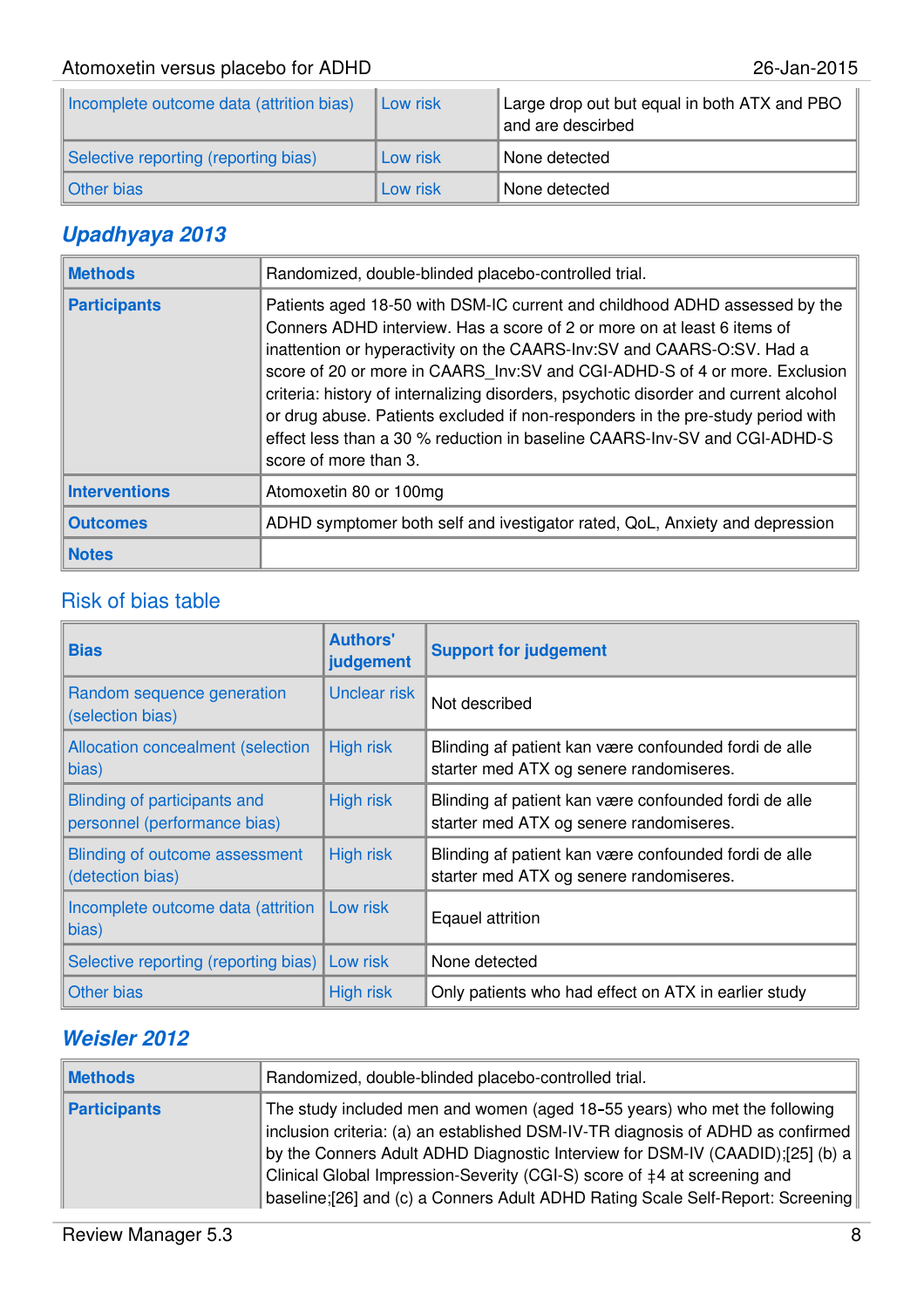|                      | Version (CAARS-S:SV) DSM-IV ADHD<br>H3Receptor Antagonist for the Treatment of Adult ADHD 423 Adis <sup>a</sup> 2012<br>Springer International Publishing AG. All rights reserved. CNS Drugs 2012; 26<br>(5) Total Symptoms subscale score depending on age and gender (18-39 years:<br>$\frac{1}{26}$ men and $\frac{1}{22}$ women; $\frac{1}{40}$ years: $\frac{1}{29}$ men and $\frac{1}{4}$ 27 women) to ensure<br>adequate symptom severity at baseline.[25] |
|----------------------|-------------------------------------------------------------------------------------------------------------------------------------------------------------------------------------------------------------------------------------------------------------------------------------------------------------------------------------------------------------------------------------------------------------------------------------------------------------------|
| <b>Interventions</b> | Atomoxetin                                                                                                                                                                                                                                                                                                                                                                                                                                                        |
| <b>Outcomes</b>      | ADHD symptoms, adverse events                                                                                                                                                                                                                                                                                                                                                                                                                                     |
| <b>Notes</b>         | <b>Ref Id 1836</b>                                                                                                                                                                                                                                                                                                                                                                                                                                                |

#### Risk of bias table

| <b>Bias</b>                                                  | <b>Authors'</b><br>judgement | <b>Support for judgement</b>                                                             |
|--------------------------------------------------------------|------------------------------|------------------------------------------------------------------------------------------|
| Random sequence generation<br>(selection bias)               | Low risk                     | Computer generate randomizing 4:10 women and men                                         |
| <b>Allocation concealment (selection</b><br>bias)            | <b>Unclear risk</b>          | Not described                                                                            |
| Blinding of participants and<br>personnel (performance bias) | Low risk                     | Double-blinded                                                                           |
| Blinding of outcome assessment<br>(detection bias)           | Low risk                     | Double-blinded                                                                           |
| Incomplete outcome data (attrition<br>bias)                  | Unclear risk                 | Double attrition in ATX vs. PBO but not described                                        |
| Selective reporting (reporting bias)                         | <b>High risk</b>             | Lack e.g. CGI scores for active comparisons ATX and<br><b>MPH</b>                        |
| Other bias                                                   | High risk                    | Strict inclusion no comobity. Excluded if ealier<br>non-responders to ATX or stimulants. |

#### **Wernicke 2003**

| <b>Methods</b>       | Polled analyses of Randomized double-blinded placebo-controlled trials.                                                                                                                                                                                                                                                                                |  |  |
|----------------------|--------------------------------------------------------------------------------------------------------------------------------------------------------------------------------------------------------------------------------------------------------------------------------------------------------------------------------------------------------|--|--|
| <b>Participants</b>  | Adult meeting DSM-IV ADHD criteria with at least moderate severity. A<br>significant other had to confirm childhood ADHD behavior. Patients with current<br>major depression, anxiety disorder or current or past bipolar disorder or psychotic<br>disorder, with serious medical illness or meeting criteria for alcohol dependence<br>were excluded. |  |  |
| <b>Interventions</b> | Atomoxetine                                                                                                                                                                                                                                                                                                                                            |  |  |
| <b>Outcomes</b>      | Cardiovascular adverse events                                                                                                                                                                                                                                                                                                                          |  |  |
| <b>Notes</b>         | Ref ID 1619.<br>Only data from Michelson 2003 (ref Id 1620) were included                                                                                                                                                                                                                                                                              |  |  |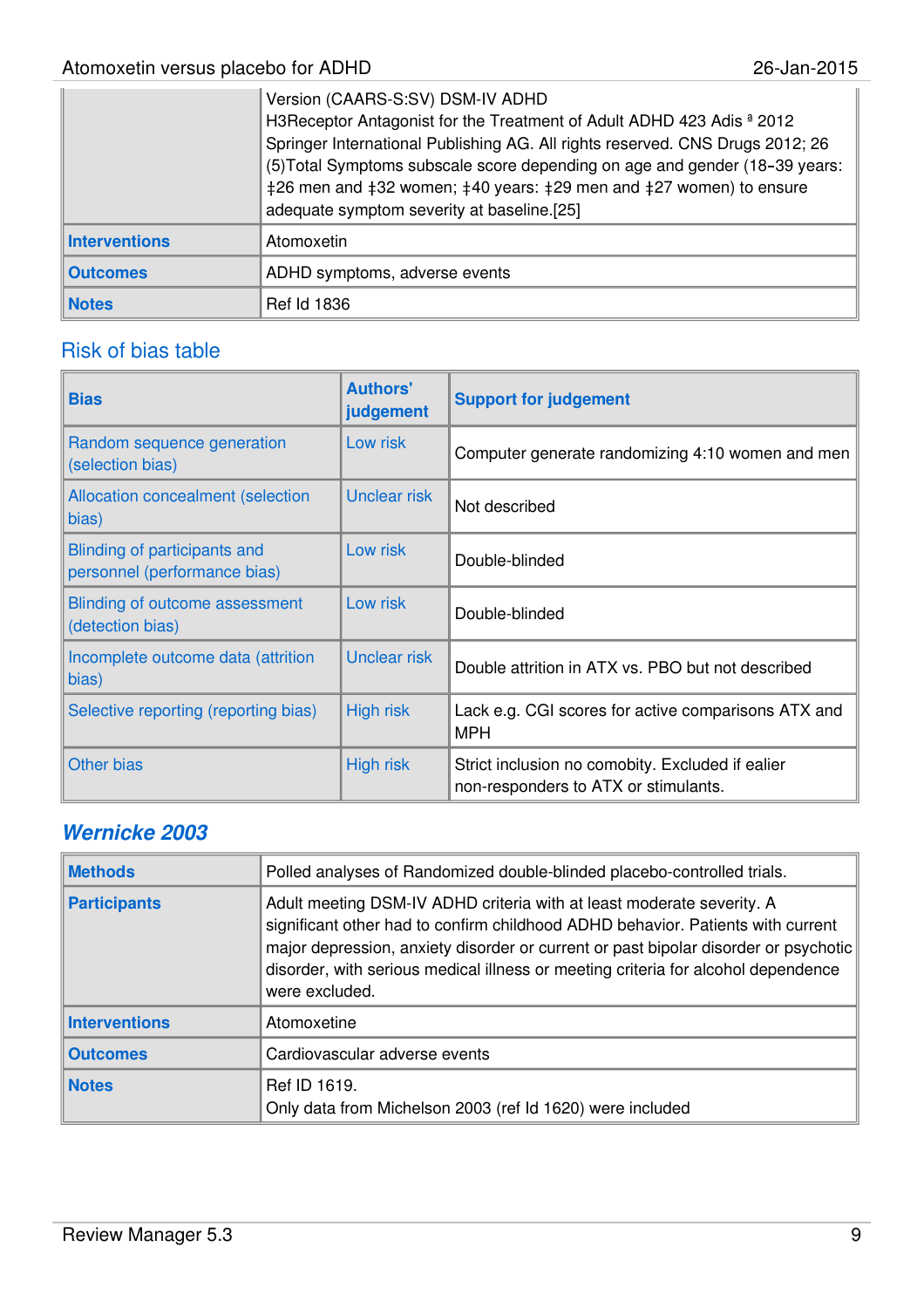#### Risk of bias table

| <b>Bias</b>                                                   | <b>Authors'</b><br>judgement | <b>Support for judgement</b>                                  |
|---------------------------------------------------------------|------------------------------|---------------------------------------------------------------|
| Random sequence generation (selection<br>bias)                | Low risk                     | Voice over web                                                |
| Allocation concealment (selection bias)                       | Unclear risk                 | Not desceibed                                                 |
| Blinding of participants and personnel<br>(performance bias)  | Low risk                     | Double-blinded                                                |
| Blinding of outcome assessment (detection   Low risk<br>bias) |                              | Double-blinded                                                |
| Incomplete outcome data (attrition bias)                      | Low risk                     | Equal attrition                                               |
| Selective reporting (reporting bias)                          | Low risk                     | None detected                                                 |
| Other bias                                                    | <b>High risk</b>             | Use of PBO lead in period patients respond to<br>PBO excluded |

#### **Wietecha 2012**

| <b>Methods</b>       | Randomized, double-blinded placebo-controlled trials.                                                                                                                                                                                                                                                                                                                                                                                                                                                                                                                                                                  |  |  |
|----------------------|------------------------------------------------------------------------------------------------------------------------------------------------------------------------------------------------------------------------------------------------------------------------------------------------------------------------------------------------------------------------------------------------------------------------------------------------------------------------------------------------------------------------------------------------------------------------------------------------------------------------|--|--|
| <b>Participants</b>  | Adults 18 years of age or older were required tomeet DSMIV-TR1 criteria for<br>adult ADHD and have a historical diagnosis of ADHD during childhood (both<br>assessed by the Conners Adult ADHD Diagnostic Interview for DSM-IV:<br>Screening Version [CAADID]), 15 and have a Clinical Global Impression-<br>ADHDVSeverity (CGI-ADHD-S)16 score of 4 (moderate symptoms) or greater.<br>Additionally, patients were required to meet family unit criteria of a reciprocal<br>relationship with a person of the opposite sex living in the same defined<br>household with at least 1 child between ages 6 and 17 years. |  |  |
| <b>Interventions</b> | ATX 60-100mg                                                                                                                                                                                                                                                                                                                                                                                                                                                                                                                                                                                                           |  |  |
| <b>Outcomes</b>      | ADHD symptoms investigator rated, function, adverse events                                                                                                                                                                                                                                                                                                                                                                                                                                                                                                                                                             |  |  |
| <b>Notes</b>         | <b>Ref ID 1740</b>                                                                                                                                                                                                                                                                                                                                                                                                                                                                                                                                                                                                     |  |  |

| <b>Bias</b>                                                  | <b>Authors'</b><br>judgement | <b>Support for judgement</b>                                           |
|--------------------------------------------------------------|------------------------------|------------------------------------------------------------------------|
| Random sequence generation (selection   Low risk<br>bias)    |                              | Computer algorithm and stratificed by the<br>presence of a having ADHD |
| Allocation concealment (selection bias)                      | <b>Unclear risk</b>          | Not described                                                          |
| Blinding of participants and personnel<br>(performance bias) | Low risk                     | Double-blinded                                                         |
| Blinding of outcome assessment<br>(detection bias)           | Low risk                     | Double-blinded                                                         |
| Incomplete outcome data (attrition bias)                     | Low risk                     | Attrion equal between ATX and PBO                                      |
| Selective reporting (reporting bias)                         | Low risk                     | None detected                                                          |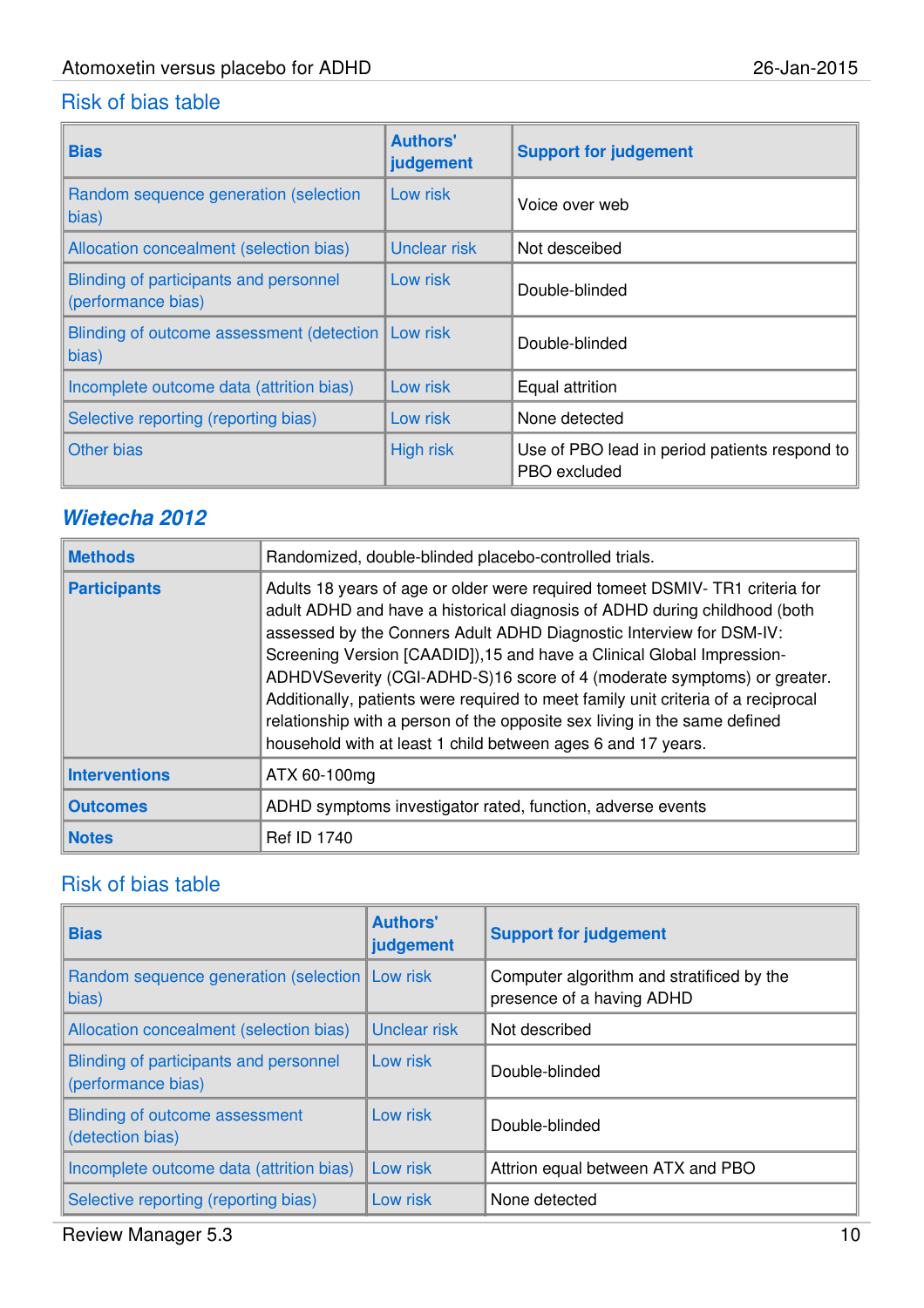| Atomoxetin versus placebo for ADHD |                   | 26-Jan-2015 |               |  |
|------------------------------------|-------------------|-------------|---------------|--|
|                                    | <b>Other bias</b> | Low risk    | None detected |  |

#### **Wilens 2008**

| <b>Methods</b>       | Randomized, double-blinded, placebo-controlled trial                                                                                                                                                                                                                                                                                                                                                                                                                                                                                                                                                                                                                                                                                                                                                                                                                                                                                                                                                                                                                                                                                                                                                                                                                                                                                                                                                                                                                                                                                                                                                                                                                                                                                                                                                                                                                                                                                                                                                                                                                             |  |  |
|----------------------|----------------------------------------------------------------------------------------------------------------------------------------------------------------------------------------------------------------------------------------------------------------------------------------------------------------------------------------------------------------------------------------------------------------------------------------------------------------------------------------------------------------------------------------------------------------------------------------------------------------------------------------------------------------------------------------------------------------------------------------------------------------------------------------------------------------------------------------------------------------------------------------------------------------------------------------------------------------------------------------------------------------------------------------------------------------------------------------------------------------------------------------------------------------------------------------------------------------------------------------------------------------------------------------------------------------------------------------------------------------------------------------------------------------------------------------------------------------------------------------------------------------------------------------------------------------------------------------------------------------------------------------------------------------------------------------------------------------------------------------------------------------------------------------------------------------------------------------------------------------------------------------------------------------------------------------------------------------------------------------------------------------------------------------------------------------------------------|--|--|
| <b>Participants</b>  | This multicenter trial, conducted at 14 sites (13 in the United States and 1 in<br>Canada), included adults $\geq$ 18 years of age meeting DSM-IV-TR (American<br>Psychiatric Association, 2000) criteria for ADHD (any subtype), determined<br>by clinical interview and confirmed by the Adult ADHD Clinician Diagnostic Scale<br>(Adler and Cohen, 2004). ADHD symptom severity was $\geq 20$ on the ADHD<br>Investigator Symptom Rating Scale (AISRS) (Adler and Cohen, 2004).<br>Subjects also met Diagnostic and Statistical Manual of Mental Disorders, Fourth<br>Edition, Text Revision (DSM-IV-TR; American Psychiatric Association, 2000)<br>criteria for alcohol use disorders (abuse or dependence). Other substance use<br>histories did not preclude participation provided the primary substance which the<br>patient abused or had dependence (as judged by the investigator) was alcohol<br>and subjects were not actively abusing other substances at study entry. This<br>study focused on very recently abstinent adults at high relapse risk to heavy<br>alcohol use; hence, all subjects were alcohol-free for at least 4 days before<br>randomization but not longer than 30 days. The minimum four abstinent days had<br>to be consecutive and overlap with the week before randomization.<br>Psychotherapy, pharmacological, or other interventions for substance abuse<br>(other than 12-step participation) were not permitted. Exclusion criteria included<br>diagnosis of current bipolar disorder, major depressive disorder, or psychosis as<br>determined by Structured Clinical Interview for DSM-IV-TR Axis I Disorders (First<br>et al., 2002) or Hamilton Depression Rating Scale (HAM-D-17) (Hamilton, 1960,<br>1967) or Hamilton Anxiety Scale (HAM-A) (Hamilton, 1959) scores > 18 at the<br>evaluation visit. Subjects with significant cognitive impairment, judged by the<br>investigator, were excluded. No other psychopharmacological treatments were<br>permitted during the study, other than limited, intermittent hypnotic use. |  |  |
| <b>Interventions</b> | Atomoxetine 25mg increases to 100mg.                                                                                                                                                                                                                                                                                                                                                                                                                                                                                                                                                                                                                                                                                                                                                                                                                                                                                                                                                                                                                                                                                                                                                                                                                                                                                                                                                                                                                                                                                                                                                                                                                                                                                                                                                                                                                                                                                                                                                                                                                                             |  |  |
| <b>Outcomes</b>      | ADHD symptoms both self-rated and investigator rated, anxiety, depression,<br>function                                                                                                                                                                                                                                                                                                                                                                                                                                                                                                                                                                                                                                                                                                                                                                                                                                                                                                                                                                                                                                                                                                                                                                                                                                                                                                                                                                                                                                                                                                                                                                                                                                                                                                                                                                                                                                                                                                                                                                                           |  |  |
| <b>Notes</b>         | <b>Ref ID 1617</b>                                                                                                                                                                                                                                                                                                                                                                                                                                                                                                                                                                                                                                                                                                                                                                                                                                                                                                                                                                                                                                                                                                                                                                                                                                                                                                                                                                                                                                                                                                                                                                                                                                                                                                                                                                                                                                                                                                                                                                                                                                                               |  |  |

| <b>Bias</b>                                                  | <b>Authors'</b><br>judgement | <b>Support for judgement</b> |
|--------------------------------------------------------------|------------------------------|------------------------------|
| Random sequence generation<br>(selection bias)               | Unclear risk                 | Not described                |
| <b>Allocation concealment</b><br>(selection bias)            | Unclear risk                 | Not described                |
| Blinding of participants and<br>personnel (performance bias) | Unclear risk                 | <b>Blinding unclear</b>      |
| <b>Blinding of outcome</b><br>assessment (detection bias)    | Unclear risk                 | <b>Blinding unclear</b>      |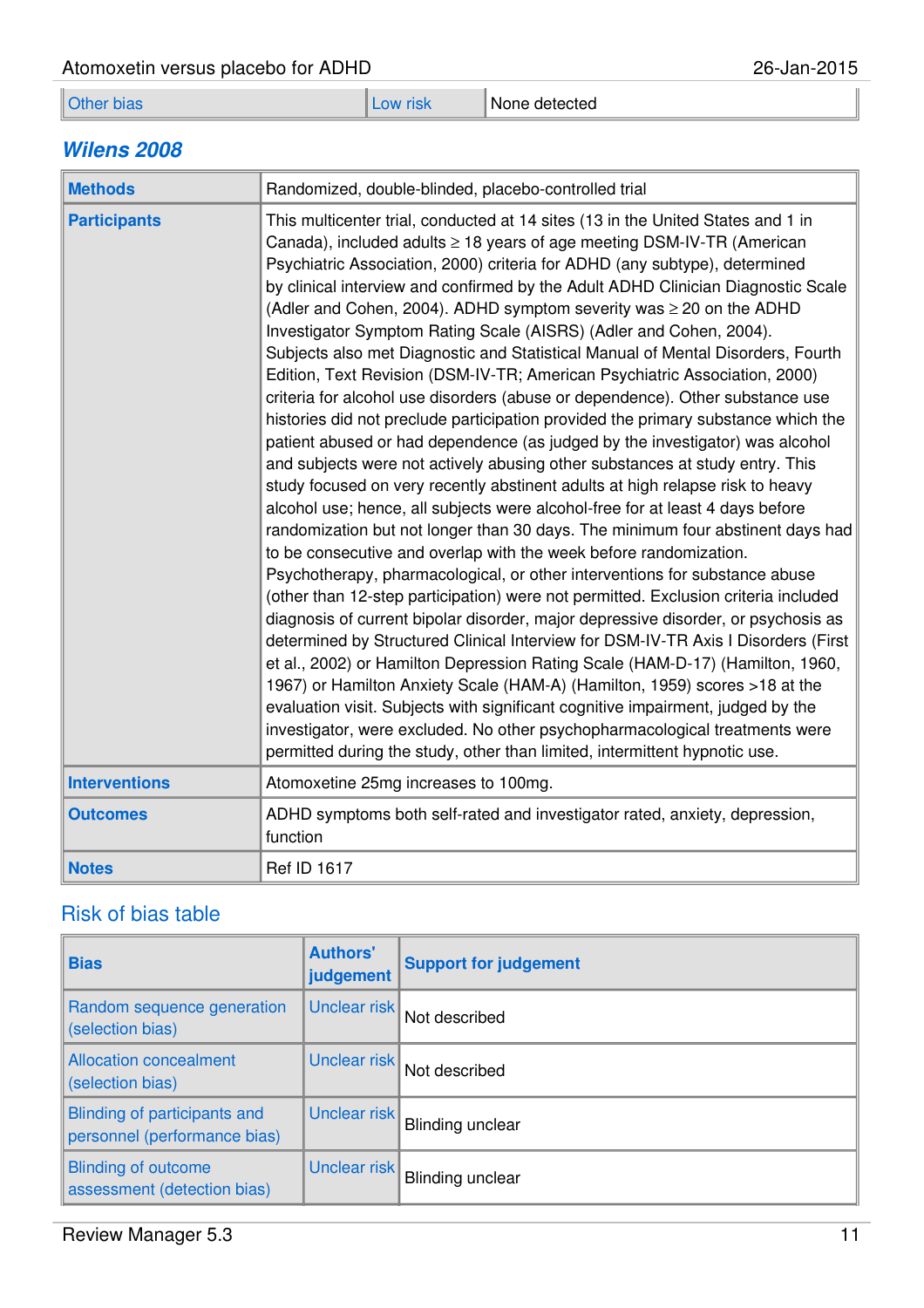| Incomplete outcome data<br>(attrition bias)     | <b>High risk</b> | Uens frafald i ATX (halvdelen) og PBO (en tredjedel).<br>Forskellig frafalds årsager,                                                                                                                             |
|-------------------------------------------------|------------------|-------------------------------------------------------------------------------------------------------------------------------------------------------------------------------------------------------------------|
| Selective reporting (reporting<br>$\vert$ bias) | Low risk         | None detected                                                                                                                                                                                                     |
| Other bias                                      | <b>High risk</b> | Inkluderer ikke de patienter i dataanalysen, som ikke har en<br>post-baseline assessment - det er uklart beskrevet, om de har<br>nået at få ATX - men de her frafaldne må være blevet<br>randomiseret til en arm. |

#### **Young 2011**

| <b>Methods</b>       | Randomized, double-blinded placebo-controlled trial.                                                                                                                                                                                                                                                                                                                                                                                                                                                                                                                                                                                                                                                                                       |
|----------------------|--------------------------------------------------------------------------------------------------------------------------------------------------------------------------------------------------------------------------------------------------------------------------------------------------------------------------------------------------------------------------------------------------------------------------------------------------------------------------------------------------------------------------------------------------------------------------------------------------------------------------------------------------------------------------------------------------------------------------------------------|
| <b>Participants</b>  | 18 years of age or older were required tomeet DSMIV- TR1 criteria for adult<br>ADHD and have a historical diagnosis of ADHD during childhood (both assessed<br>by the Conners Adult ADHD Diagnostic Interview for DSM-IV: Screening<br>Version [CAADID]), 15 and have a Clinical Global Impression- ADHDVSeverity<br>(CGI-ADHD-S)16 score of 4 (moderate symptoms) or greater. Additionally,<br>patients were required to meet family unit criteria of a reciprocal relationship with<br>a person of the opposite sex living in the same defined household with at least 1<br>child between ages 6 and 17 years. A complete description of the study was<br>provided to each patient, and informed consent was obtained before enrollment. |
| <b>Interventions</b> | ATX 40mg i 3 dage efterfølgende 80mg. Efter 2 uger 100mg.                                                                                                                                                                                                                                                                                                                                                                                                                                                                                                                                                                                                                                                                                  |
| <b>Outcomes</b>      | ADHD symptoms and anxiety both clinician and self-rated, function, depression,<br>adverse events                                                                                                                                                                                                                                                                                                                                                                                                                                                                                                                                                                                                                                           |
| <b>Notes</b>         | <b>Ref ID 1618</b>                                                                                                                                                                                                                                                                                                                                                                                                                                                                                                                                                                                                                                                                                                                         |

#### Risk of bias table

| <b>Bias</b>                                               | <b>Authors' judgement</b> | <b>Support for judgement</b> |
|-----------------------------------------------------------|---------------------------|------------------------------|
| Random sequence generation (selection bias)               | Low risk                  | computer algoritm            |
| Allocation concealment (selection bias)                   | <b>Unclear risk</b>       | Not described                |
| Blinding of participants and personnel (performance bias) | Low risk                  | Double-blinded               |
| Blinding of outcome assessment (detection bias)           | Low risk                  | Double-blinded               |
| Incomplete outcome data (attrition bias)                  | Low risk                  | Dropouts low                 |
| Selective reporting (reporting bias)                      | Low risk                  | None detected                |
| Other bias                                                | Low risk                  | None detected                |

**Footnotes** 

#### **Characteristics of excluded studies**

Footnotes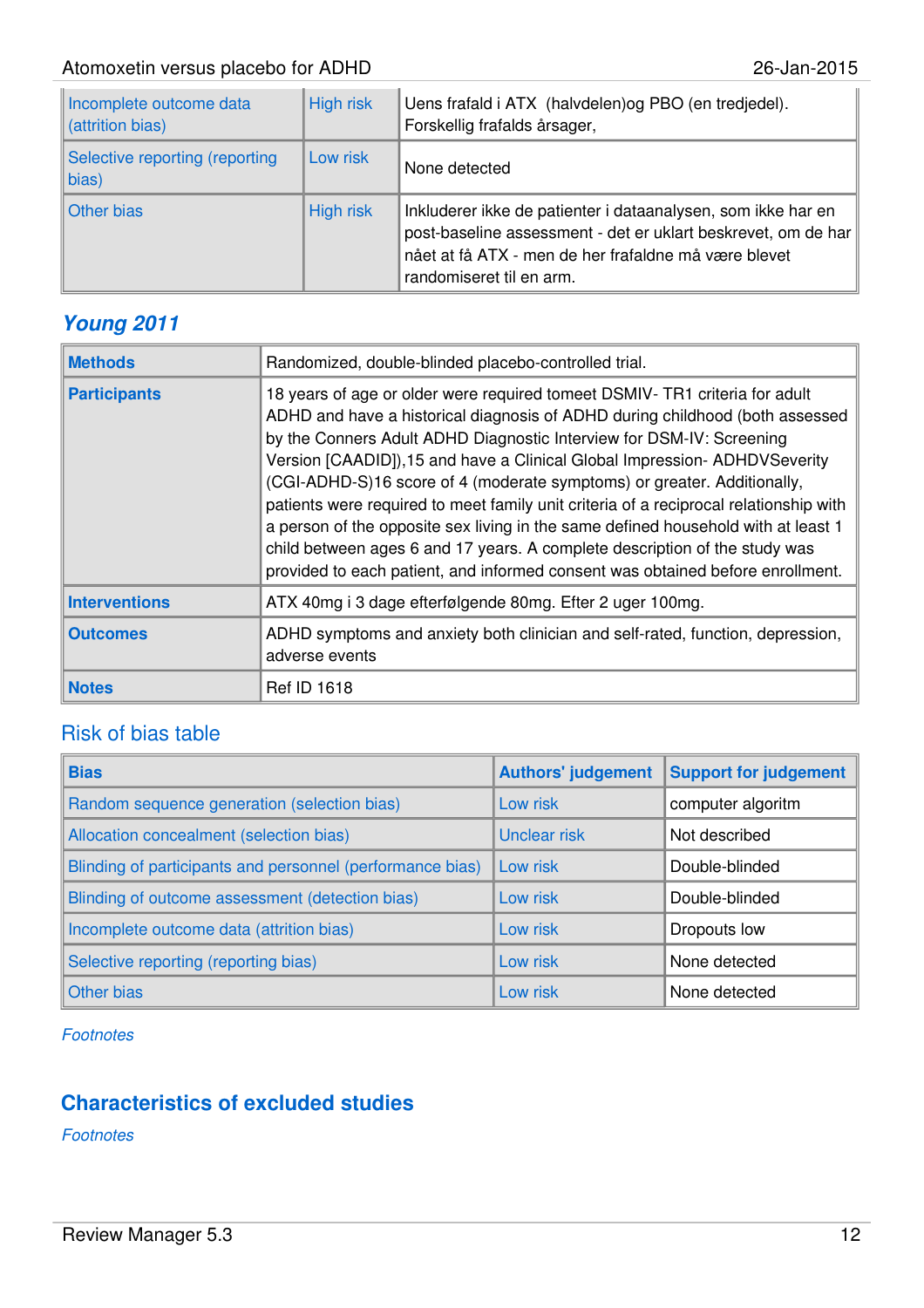### **Characteristics of studies awaiting classification**

**Footnotes** 

#### **Characteristics of ongoing studies**

**Footnotes** 

# **Summary of findings tables**

### **Additional tables**

### **References to studies**

#### **Included studies**

#### **Adler 2008**

[Other: Ref ID 1612] [Empty]

**Adler 2009 Ref ID 1613**

[Other: Ref ID 1613] [Empty]

#### **Caporeale 2013**

[Other: Ref ID 1822] [Empty]

#### **Durell 2013**

[Other: Ref ID 1740] [Empty]

#### **McRae-Clark 2010** [Other: Ref ID 1614] [Empty]

### **Michelson 2003** [Other: ; Other: Ref ID 1620]

[Empty]

# **NCT00510276 ClinicalT.gov**

[Other: Ref ID 1859] [Empty]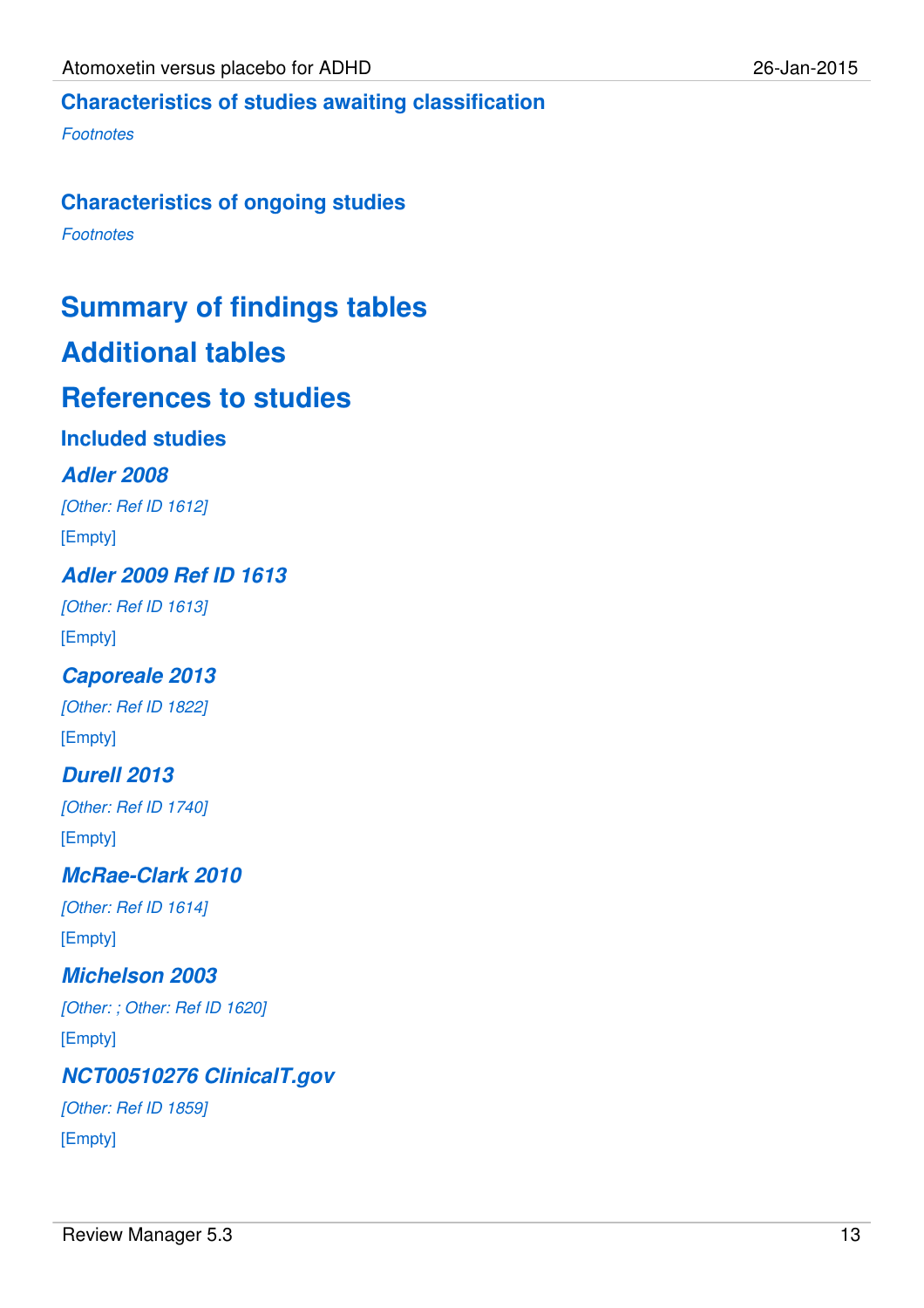#### **Sutherland 2012**

[Other: Ref ID 1616]

[Empty]

**Upadhyaya 2013**

[Empty]

#### **Weisler 2012**

[Other: Ref ID 1836] [Empty]

#### **Wernicke 2003**

[Other: Ref ID 1619] [Empty]

#### **Wietecha 2012**

[Other: Ref ID 1740] [Empty]

### **Wilens 2008**

[Other: Ref ID 1617] [Empty]

#### **Young 2011** [Other: Ref ID 1618]

[Empty]

**Excluded studies**

**Studies awaiting classification**

**Ongoing studies**

### **Other references**

**Additional references**

**Other published versions of this review**

#### **Data and analyses**

#### **1 Atomoxetine versus placebo**

| <b>Outcome or Subgroup</b> | <b>Studies</b> | <b>nts</b> | <b>Participa</b> Statistical Method                           | <b>Effect Estimate</b> |
|----------------------------|----------------|------------|---------------------------------------------------------------|------------------------|
| 1.1 Funktion (CGI-skala)   |                | 435        | Mean Difference (IV, Random, 1-0.37 [-0.57, -0.17]<br>95% CI) |                        |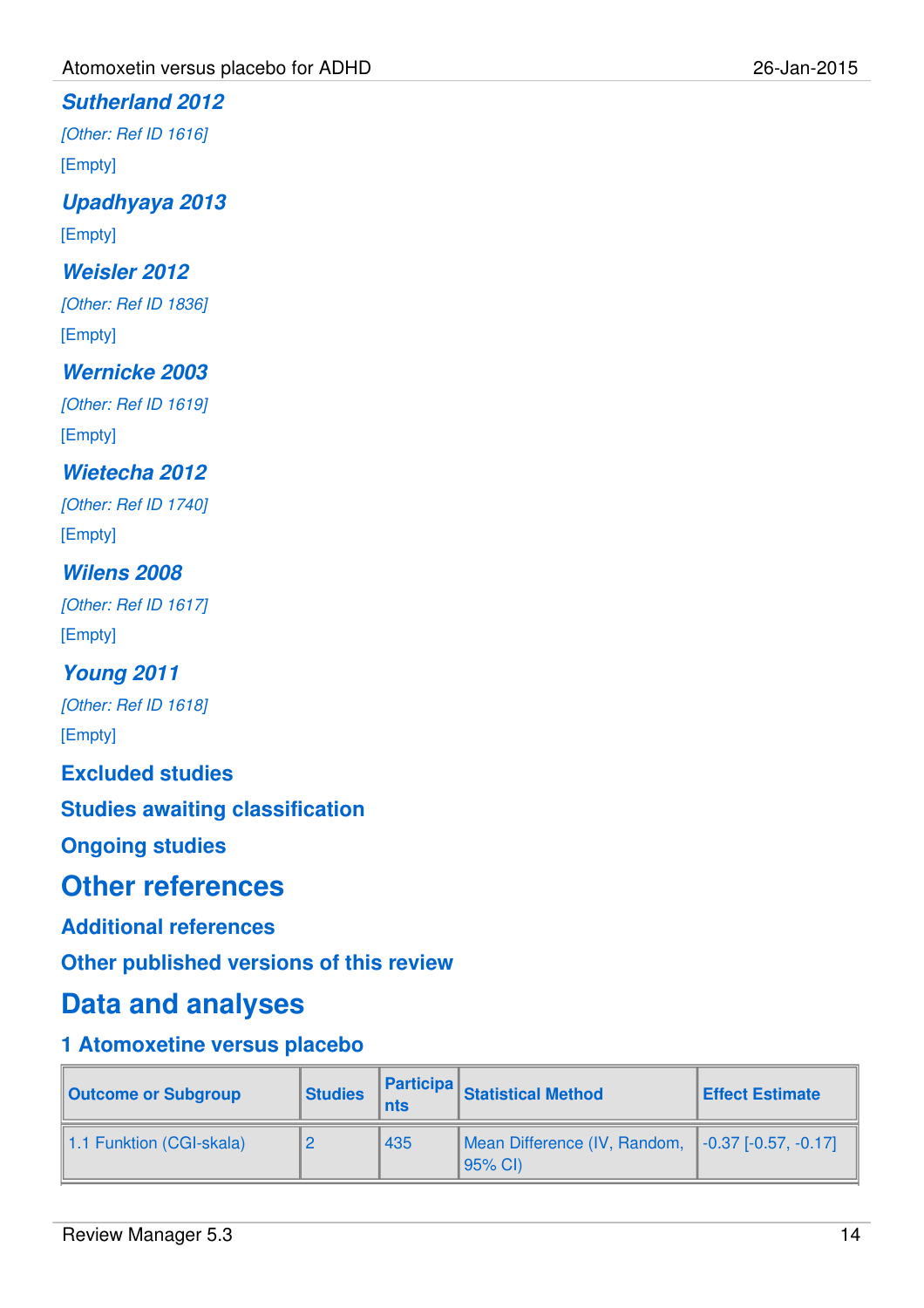| 1.2 ADHD symptomer,<br>observatør-vurdering | $\overline{4}$ | 1454 | Std. Mean Difference (IV,<br>Random, 95% CI) | $-0.28$ $[-0.38, -0.17]$ |
|---------------------------------------------|----------------|------|----------------------------------------------|--------------------------|
| 1.3 QoL, self-rated                         | $\overline{2}$ | 911  | Std. Mean Difference (IV,<br>Random, 95% CI) | $0.26$ [0.13, 0.39]      |
| 1.4 Depression                              | $\overline{2}$ | 388  | Std. Mean Difference (IV,<br>Random, 95% CI) | $-0.08$ $[-0.28, 0.12]$  |
| 1.5 Nausea                                  | 7              | 2759 | Odds Ratio (M-H, Random,<br>95% CI)          | 4.46 [2.89, 6.86]        |
| 1.6 Dry mouth                               | 8              | 2761 | Odds Ratio (M-H, Random,<br>95% CI)          | 4.09 [3.07, 5.46]        |
| 1.7 Headache                                | 7              | 2229 | Odds Ratio (M-H, Random,<br>95% CI)          | 1.09 [0.78, 1.52]        |
| 1.8 Fatigue                                 | $6\phantom{1}$ | 2085 | Odds Ratio (M-H, Random,<br>95% CI)          | 1.64 [1.10, 2.45]        |
| 1.9 Decreased appetite                      | 5              | 2194 | Odds Ratio (M-H, Random,<br>95% CI)          | 4.69 [3.13, 7.04]        |
| 1.10 Insomnia                               | 8              | 2761 | Odds Ratio (M-H, Random,<br>95% CI)          | 1.94 [1.23, 3.04]        |
| 1.11 Dizziness                              | 8              | 2761 | Odds Ratio (M-H, Random,<br>95% CI)          | 2.50 [1.70, 3.67]        |
| 1.12 Constipation                           | 5              | 1691 | Odds Ratio (M-H, Random,<br>95% CI)          | 2.12 [1.40, 3.22]        |
| 1.13 Somnolence                             | 6              | 2190 | Odds Ratio (M-H, Fixed, 95%<br>CI()          | 1.81 [1.18, 2.76]        |
| 1.14 Irritability                           | 5              | 1561 | Odds Ratio (M-H, Random,<br>95% CI)          | 1.87 [1.19, 2.94]        |
| 1.15 Erectile dysfunction                   | 5              | 1871 | Odds Ratio (M-H, Random,<br>95% CI)          | 6.35 [2.96, 13.65]       |
| 1.16 Decreased libido                       | 3              | 822  | Odds Ratio (M-H, Random,<br>95% CI)          | 3.46 [1.56, 7.64]        |
| 1.17 Sweating                               | 5              | 1841 | Odds Ratio (M-H, Random,<br>95% CI)          | 8.01 [2.99, 21.46]       |
| 1.18 Systolisk BT                           | $\overline{2}$ | 1040 | Mean Difference (IV, Random,<br>95% CI)      | 1.57 [-1.08, 4.22]       |
| 1.19 Diastolisk BT                          | $\overline{c}$ | 1040 | Mean Difference (IV, Random,<br>95% CI)      | 1.75 [0.77, 2.74]        |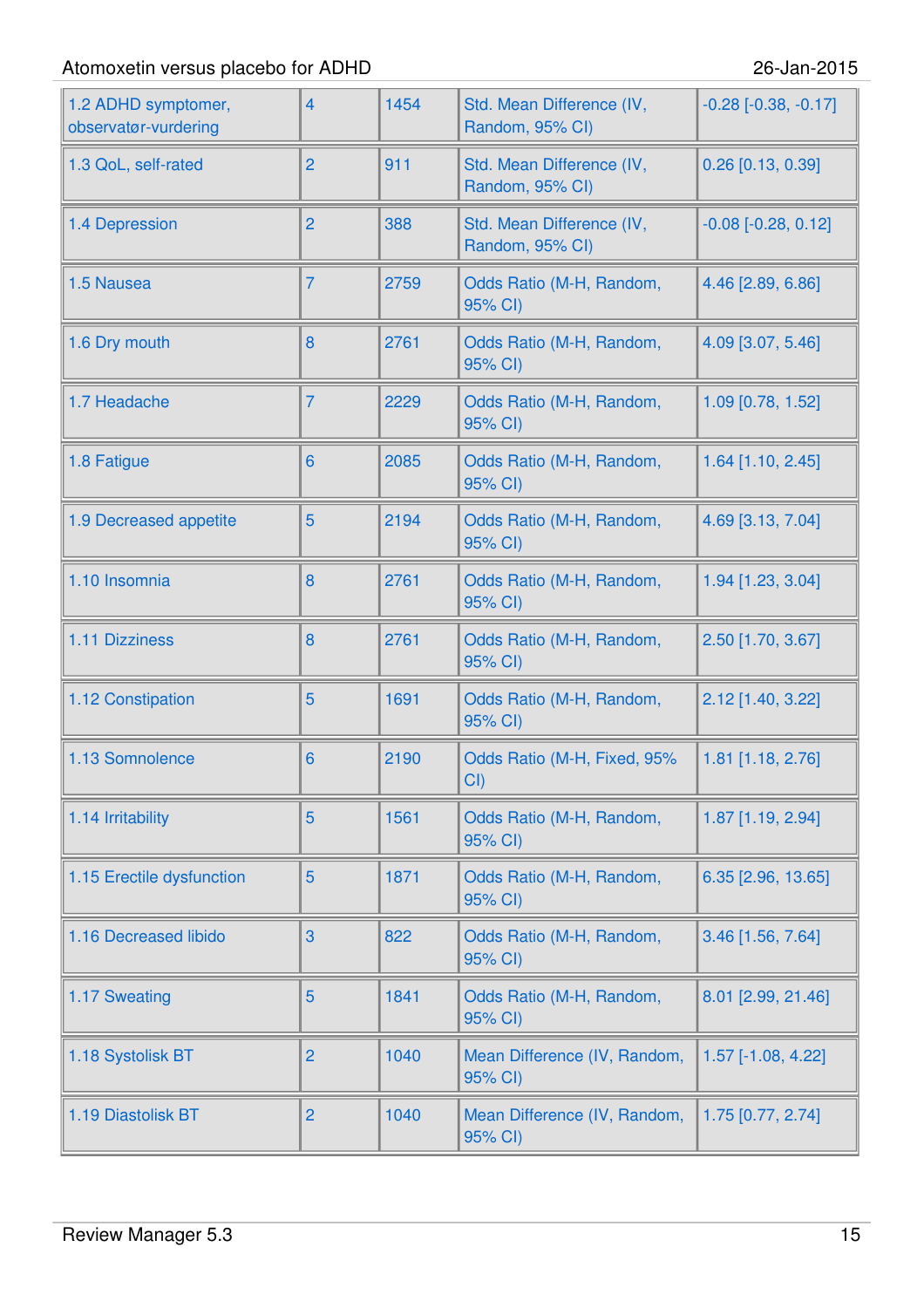| $\parallel$ 1.20 Puls | 1040 | Mean Difference (IV, Fixed, | $[4.70$ [3.49, 5.91] |
|-----------------------|------|-----------------------------|----------------------|
|                       |      | 95% CI)                     |                      |

### **Figures**

#### **Figure 1 (Analysis 1.2)**

|                                                                                                                                                    |      | Experimental |       | Control           |         |     |              | Std. Mean Difference          | Std. M                             |
|----------------------------------------------------------------------------------------------------------------------------------------------------|------|--------------|-------|-------------------|---------|-----|--------------|-------------------------------|------------------------------------|
| <b>Study or Subgroup</b>                                                                                                                           | Mean | SD.          | Total | Mean              | SD      |     | Total Weight | IV, Random, 95% CI            | IV, Ra                             |
| Durell 2013                                                                                                                                        | 26.1 | 11.4         | 192   | 30.2 <sub>1</sub> | $-11.1$ | 199 | 26.7%        | $-0.36$ [ $-0.56$ , $-0.16$ ] |                                    |
| Adler 2009 Ref ID 1613                                                                                                                             | 24.4 | 12.9         | 250   | 28.7              | -12.8   | 251 | 34.3%        | $-0.33$ [ $-0.51$ , $-0.16$ ] |                                    |
| McRae-Clark 2010                                                                                                                                   | 28.8 | 7.4          | 19    | 30.2              | 5.      | 19  | 2.6%         | $-0.22$ [ $-0.86$ , $0.42$ ]  |                                    |
| Upadhyaya 2013                                                                                                                                     | 16.2 | 10           | 266   | 17.9              | -10.5   | 258 | 36.3%        | $-0.17[-0.34, 0.01]$          |                                    |
| Total (95% CI)                                                                                                                                     |      |              | 727   |                   |         | 727 | 100.0%       | $-0.28$ [ $-0.38$ , $-0.17$ ] |                                    |
| Heterogeneity: Tau <sup>2</sup> = 0.00; Chi <sup>2</sup> = 2.78, df = 3 (P = 0.43); $P = 0\%$<br>Test for overall effect: $Z = 5.27$ (P < 0.00001) |      |              |       |                   |         |     |              |                               | -0.5<br>$-1$<br>Favours [experimer |

Forest plot of comparison: 1 Atomoxetine versus placebo, outcome: 1.2 ADHD symptomer, observatør-vurdering.

#### **Figure 2 (Analysis 1.3)**

|                                                                                                                                                             |       | Experimental |       | Control |           |       | Std. Mean Difference |                         |  | Std. Mean D |
|-------------------------------------------------------------------------------------------------------------------------------------------------------------|-------|--------------|-------|---------|-----------|-------|----------------------|-------------------------|--|-------------|
| Study or Subgroup                                                                                                                                           | Mean  | SD           | Total | Mean    | SD.       | Total | Weight               | IV, Random, 95% Cl      |  | IV, Randon  |
| Upadhyaya 2013                                                                                                                                              | 71.3. | - 15.4       | 266   |         | 67.2 16.8 | 258   | 57.5%                | $0.25$ [0.08, 0.43]     |  |             |
| Durell 2013                                                                                                                                                 |       | 59.7 17.2    | 189   |         | 55.3 15.6 | 198   | 42.5%                | $0.27$ [0.07, 0.47]     |  |             |
| Total (95% CI)                                                                                                                                              |       |              | 455   |         |           | 456   | 100.0%               | 0.26 [0.13, 0.39]       |  |             |
| Heterogeneity: Tau <sup>2</sup> = 0.00; Chi <sup>2</sup> = 0.01, df = 1 (P = 0.92); l <sup>2</sup> = 0%<br>Test for overall effect: $Z = 3.91$ (P < 0.0001) |       |              |       |         |           |       |                      | -0.5<br>Favours control |  |             |

Forest plot of comparison: 1 Atomoxetine versus placebo, outcome: 1.3 QoL, self-rated.

#### **Figure 3 (Analysis 1.1)**

|                                                                                               | Experimental |     |       |      | Control         |     |              | <b>Mean Difference</b>     | Mean Diffe               |
|-----------------------------------------------------------------------------------------------|--------------|-----|-------|------|-----------------|-----|--------------|----------------------------|--------------------------|
| <b>Study or Subgroup</b>                                                                      | Mean         | SD  | Total | Mean | SD              |     | Total Weight | IV, Random, 95% Cl         | IV, Random,              |
| Durell 2013                                                                                   | 3.7          |     | 197   | 4.1  |                 | 200 | 83.3%        | $-0.40$ $[-0.62, -0.18]$   |                          |
| McRae-Clark 2010                                                                              | 4.6.         | 0.6 | -19   |      | $4.8 \quad 0.9$ | 19  | 16.7%        | $-0.20$ $[-0.69, 0.29]$    |                          |
| Total (95% CI)                                                                                |              |     | 216   |      |                 |     | 219 100.0%   | $-0.37$ [ $-0.57, -0.17$ ] |                          |
| Heterogeneity: Tau <sup>2</sup> = 0.00; Chi <sup>2</sup> = 0.54, df = 1 (P = 0.46); $P = 0\%$ | -0.5         |     |       |      |                 |     |              |                            |                          |
| Test for overall effect: $Z = 3.62$ (P = 0.0003)                                              |              |     |       |      |                 |     |              |                            | Favours lexperimentall F |

Forest plot of comparison: 1 Atomoxetine versus placebo, outcome: 1.1 Funktion (CGI-skala).

#### **Figure 4 (Analysis 1.4)**

|                                                                                               | Experimental |     |       | Control |                 |     |              | <b>Std. Mean Difference</b>  | Std. Mean I            |
|-----------------------------------------------------------------------------------------------|--------------|-----|-------|---------|-----------------|-----|--------------|------------------------------|------------------------|
| Study or Subgroup                                                                             | Mean         | SD  | Total | Mean    | SD              |     | Total Weight | IV, Random, 95% Cl           | IV, Randor             |
| McRae-Clark 2010                                                                              | 5.4          | 3.1 | 19    | 6.6 3.7 |                 | 19  | 9.7%         | $-0.34$ [ $-0.99, 0.30$ ]    |                        |
| Durell 2013                                                                                   | 5.9          | 4.1 | 173   |         | $6.1 \quad 4.2$ | 177 | 90.3%        | $-0.05$ [ $-0.26$ , $0.16$ ] |                        |
| Total (95% CI)                                                                                |              |     | 192   |         |                 | 196 | 100.0%       | $-0.08$ [ $-0.28$ , 0.12]    |                        |
| Heterogeneity: Tau <sup>2</sup> = 0.00; Chi <sup>2</sup> = 0.74, df = 1 (P = 0.39); $P = 0\%$ | -0.5<br>-    |     |       |         |                 |     |              |                              |                        |
| Test for overall effect: $Z = 0.75$ (P = 0.45)                                                |              |     |       |         |                 |     |              |                              | Favours [experimental] |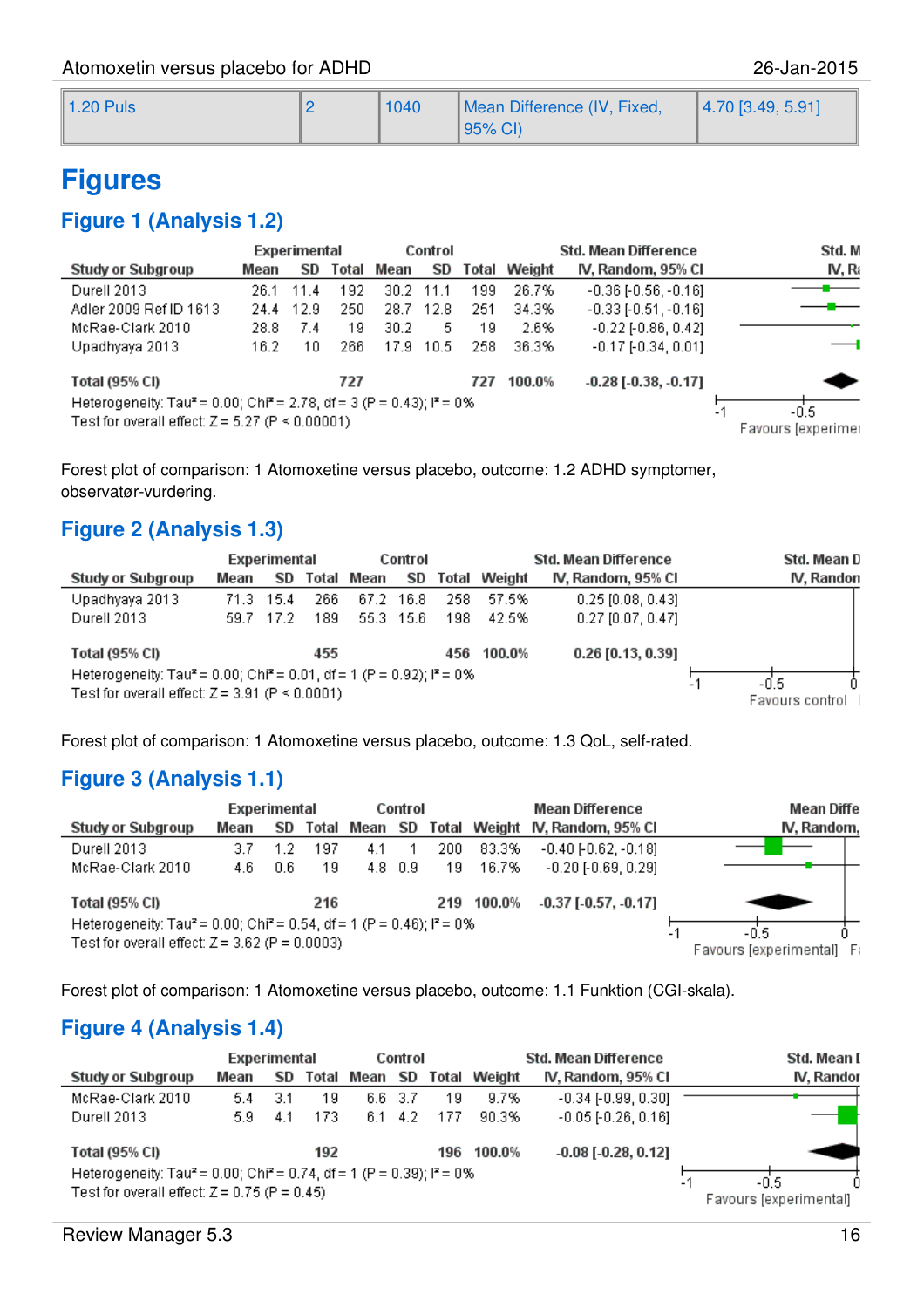Forest plot of comparison: 1 Atomoxetine versus placebo, outcome: 1.4 Depression.

#### **Figure 5**



Risk of bias summary: review authors' judgements about each risk of bias item for each included study.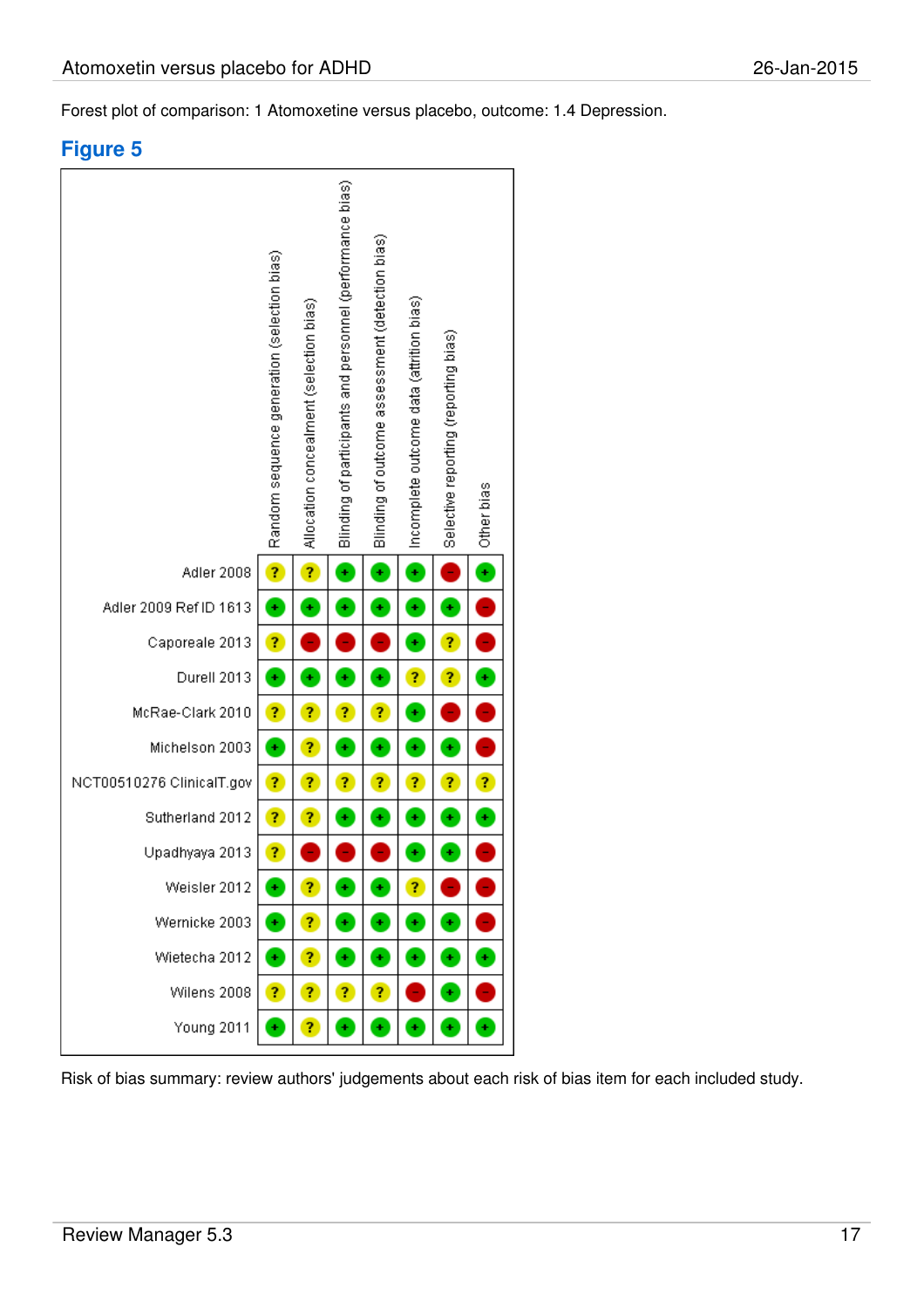#### **Figure 6 (Analysis 1.5)**

|                                                                                                           | Experimental |       | Control      |      |        | <b>Odds Ratio</b>    | Odds Rat                      |
|-----------------------------------------------------------------------------------------------------------|--------------|-------|--------------|------|--------|----------------------|-------------------------------|
| Study or Subgroup                                                                                         | Events       | Total | Events Total |      | Weight | M-H, Random, 95% CI  | M-H, Random,                  |
| Caporeale 2013                                                                                            | 6.           | 266   | З.           | 258  | 7.4%   | 1.96 [0.49, 7.93]    |                               |
| Michelson 2003                                                                                            | 33           | 269   | 13           | 263  | 18.3%  | 2.69 [1.38, 5.23]    |                               |
| Durell 2013                                                                                               | 30           | 188   | 11           | 197  | 17.0%  | $3.21$ [1.56, 6.61]  |                               |
| Sutherland 2012                                                                                           | 25           | 97    | 4            | 47   | 10.2%  | 3.73 [1.22, 11.45]   |                               |
| Adler 2009 Ref ID 1613                                                                                    | 79           | 243   | 22           | 284  | 22.2%  | 5.74 [3.44, 9.56]    |                               |
| <b>Young 2011</b>                                                                                         | 91           | 266   | 17           | 234  | 21.0%  | 6.64 [3.81, 11.56]   |                               |
| Weisler 2012                                                                                              | 26           | 74    |              | 73   | 4.0%   | 39.00 [5.12, 297.07] |                               |
| Total (95% CI)                                                                                            |              | 1403  |              | 1356 | 100.0% | 4.46 [2.89, 6.86]    |                               |
| Total events                                                                                              | 290          |       | 71           |      |        |                      |                               |
| Heterogeneity: Tau <sup>2</sup> = 0.15; Chi <sup>2</sup> = 11.84, df = 6 (P = 0.07); l <sup>2</sup> = 49% |              |       |              |      |        |                      | 0.01<br>n 1                   |
| Test for overall effect: $Z = 6.77$ (P $\leq 0.00001$ )                                                   |              |       |              |      |        |                      | Favours [experimental]<br>Far |

Forest plot of comparison: 1 Atomoxetine versus placebo, outcome: 1.5 Nausea.

#### **Figure 7 (Analysis 1.6)**

|                                                                                               | Experimental |       | Control      |      |        | <b>Odds Ratio</b>   | Odds Rat                      |
|-----------------------------------------------------------------------------------------------|--------------|-------|--------------|------|--------|---------------------|-------------------------------|
| Study or Subgroup                                                                             | Events       | Total | Events Total |      | Weight | M-H, Random, 95% CI | M-H, Random,                  |
| McRae-Clark 2010                                                                              | З.           | 19    | 3            | 19   | 2.7%   | 1.00 [0.17, 5.72]   |                               |
| Caporeale 2013                                                                                | 3.           | 266   | 2.           | 258  | 2.6%   | 1.46 [0.24, 8.81]   |                               |
| Sutherland 2012                                                                               | 29           | 97    | 6.           | 47   | 9.0%   | 2.91 [1.12, 7.62]   |                               |
| Michelson 2003                                                                                | 57           | 269   | 18           | 263  | 26.3%  | 3.66 [2.09, 6.41]   |                               |
| Durell 2013                                                                                   | 19           | 188   | 5.           | 197  | 8.2%   | 4.32 [1.58, 11.81]  |                               |
| Weisler 2012                                                                                  | 12           | 74    | 3.           | 73.  | 4.8%   | 4.52 [1.22, 16.75]  |                               |
| Adler 2009 Ref ID 1613                                                                        | 67           | 243   | 19           | 248  | 27.8%  | 4.59 [2.66, 7.92]   |                               |
| Young 2011                                                                                    | 64           | 266   | 11           | 234  | 18.6%  | 6.42 [3.30, 12.52]  |                               |
| Total (95% CI)                                                                                |              | 1422  |              | 1339 | 100.0% | 4.09 [3.07, 5.46]   |                               |
| Total events                                                                                  | 254          |       | 67           |      |        |                     |                               |
| Heterogeneity: Tau <sup>2</sup> = 0.00; Chi <sup>2</sup> = 6.37, df = 7 (P = 0.50); $P = 0\%$ |              |       |              |      |        |                     | 0.01<br>0.1                   |
| Test for overall effect: $Z = 9.59$ (P $\leq 0.00001$ )                                       |              |       |              |      |        |                     | Favours [experimental]<br>Far |

Forest plot of comparison: 1 Atomoxetine versus placebo, outcome: 1.6 Dry mouth.

#### **Figure 8 (Analysis 1.7)**

|                                                                                                          | Experimental |       | Control      |      |        | <b>Odds Ratio</b>          | <b>Odds Rat</b>               |
|----------------------------------------------------------------------------------------------------------|--------------|-------|--------------|------|--------|----------------------------|-------------------------------|
| Study or Subgroup                                                                                        | Events       | Total | Events Total |      |        | Weight M-H, Random, 95% CI | M-H, Random,                  |
| Adler 2009 Ref ID 1613                                                                                   | 38           | 243   | 40           | 248  | 23.6%  | $0.96$ [0.59, 1.56]        |                               |
| Caporeale 2013                                                                                           | 13           | 266   | 11           | 258  | 12.3%  | 1.15 [0.51, 2.62]          |                               |
| Durell 2013                                                                                              | 11           | 188   | 15.          | 197  | 12.6%  | $0.75$ [0.34, 1.69]        |                               |
| McRae-Clark 2010                                                                                         | 7            | 19    | 5.           | 19   | 5.2%   | 1.63 [0.41, 6.51]          |                               |
| Sutherland 2012                                                                                          | 28.          | 97    | 6.           | 47   | 9.6%   | 2.77 [1.06, 7.26]          |                               |
| Weisler 2012                                                                                             | 14           | 74    | 8            | 73   | 10.0%  | 1.90 [0.74, 4.84]          |                               |
| Young 2011                                                                                               | 52           | 266   | 57           | 234  | 26.6%  | $0.75$ [0.49, 1.15]        |                               |
| Total (95% CI)                                                                                           |              | 1153  |              | 1076 | 100.0% | 1.09 [0.78, 1.52]          |                               |
| Total events                                                                                             | 163          |       | 142          |      |        |                            |                               |
| Heterogeneity: Tau <sup>2</sup> = 0.06; Chi <sup>2</sup> = 8.89, df = 6 (P = 0.18); l <sup>2</sup> = 33% |              |       |              |      |        |                            | 0.01<br>0.1                   |
| Test for overall effect: $Z = 0.50$ (P = 0.61)                                                           |              |       |              |      |        |                            | Favours [experimental]<br>Far |

Forest plot of comparison: 1 Atomoxetine versus placebo, outcome: 1.7 Headache.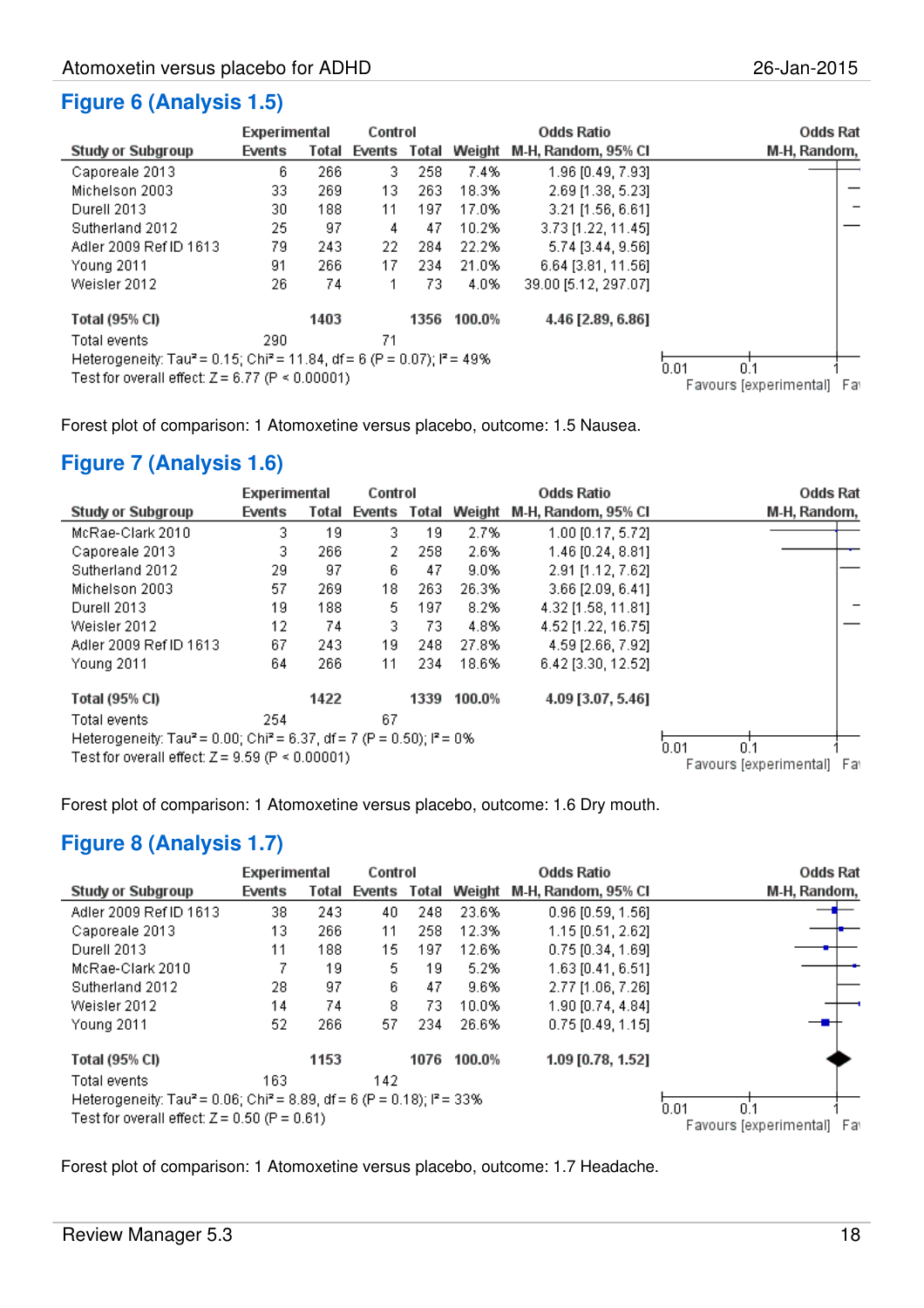#### **Figure 9 (Analysis 1.8)**

|                                                                                                                                                  | Experimental |       | Control      |      |        | <b>Odds Ratio</b>   | <b>Odds Rat</b>        |     |
|--------------------------------------------------------------------------------------------------------------------------------------------------|--------------|-------|--------------|------|--------|---------------------|------------------------|-----|
| Study or Subgroup                                                                                                                                | Events       | Total | Events Total |      | Weight | M-H, Random, 95% CI | M-H, Random,           |     |
| Caporeale 2013                                                                                                                                   |              | 266   | З.           | 258  | 3.0%   | $0.32$ [0.03, 3.10] |                        |     |
| McRae-Clark 2010                                                                                                                                 | 3.           | 19    | 3.           | 19.  | 5.0%   | $1.00$ [0.17, 5.72] |                        |     |
| Durell 2013                                                                                                                                      | 13.          | 188   | 13           | 197  | 19.9%  | 1.05 [0.47, 2.33]   |                        |     |
| Young 2011                                                                                                                                       | 36.          | 266   | 20           | 234  | 31.8%  | 1.67 [0.94, 2.98]   |                        |     |
| Adler 2009 Ref ID 1613                                                                                                                           | 38           | 243   | 20.          | 248  | 32.1%  | 2.11 [1.19, 3.75]   |                        |     |
| Weisler 2012                                                                                                                                     | 11           | 74    | 3            | 73   | 8.3%   | 4.07 [1.09, 15.27]  |                        |     |
| Total (95% CI)                                                                                                                                   |              | 1056  |              | 1029 | 100.0% | 1.64 [1.10, 2.45]   |                        |     |
| Total events                                                                                                                                     | 102          |       | 62           |      |        |                     |                        |     |
| Heterogeneity: Tau <sup>2</sup> = 0.04; Chi <sup>2</sup> = 6.06, df = 5 (P = 0.30); $P = 17\%$<br>Test for overall effect: $Z = 2.44$ (P = 0.01) | 0.01<br>0.1  |       |              |      |        |                     |                        |     |
|                                                                                                                                                  |              |       |              |      |        |                     | Favours [experimental] | Far |

Forest plot of comparison: 1 Atomoxetine versus placebo, outcome: 1.8 Fatigue.

#### **Figure 10 (Analysis 1.9)**

|                                                                                                         | Experimental                  |       | Control      |      |        | <b>Odds Ratio</b>    | <b>Odds Rat</b> |
|---------------------------------------------------------------------------------------------------------|-------------------------------|-------|--------------|------|--------|----------------------|-----------------|
| <b>Study or Subgroup</b>                                                                                | Events                        | Total | Events Total |      | Weight | M-H, Random, 95% Cl  | M-H, Random,    |
| Adler 2009 Ref ID 1613                                                                                  | 33                            | 243   |              | 248  | 23.5%  | 5.41 [2.34, 12.49]   |                 |
| Caporeale 2013                                                                                          |                               | 266   |              | 258  | 2.1%   | $0.97$ [0.06, 15.59] |                 |
| Michelson 2003                                                                                          | 31                            | 269   | g            | 263  | 28.3%  | $3.68$ [1.71, 7.88]  |                 |
| Weisler 2012                                                                                            | 17                            | 74    | 4            | 73.  | 12.6%  | 5.14 [1.64, 16.16]   |                 |
| Young 2011                                                                                              | 53                            | 266   | 10           | 234  | 33.5%  | 5.57 [2.76, 11.24]   |                 |
| Total (95% CI)                                                                                          |                               | 1118  |              | 1076 | 100.0% | 4.69 [3.13, 7.04]    |                 |
| Total events                                                                                            | 135.                          |       | 31           |      |        |                      |                 |
| Heterogeneity: Tau <sup>2</sup> = 0.00; Chi <sup>2</sup> = 2.00, df = 4 (P = 0.74); l <sup>2</sup> = 0% | 0.01<br>0.1                   |       |              |      |        |                      |                 |
| Test for overall effect: $Z = 7.47$ (P < 0.00001)                                                       | Favours [experimental]<br>Far |       |              |      |        |                      |                 |

Forest plot of comparison: 1 Atomoxetine versus placebo, outcome: 1.9 Decreased appetite.

#### **Figure 11 (Analysis 1.10)**

|                                                                                                           | Experimental<br><b>Odds Ratio</b><br>Control |             |              |      |        |                     | <b>Odds Rat</b>               |
|-----------------------------------------------------------------------------------------------------------|----------------------------------------------|-------------|--------------|------|--------|---------------------|-------------------------------|
| <b>Study or Subgroup</b>                                                                                  | Events                                       | Total       | Events Total |      | Weight | M-H, Random, 95% Cl | M-H, Random,                  |
| McRae-Clark 2010                                                                                          | 0                                            | 19          | 4            | 19   | 2.1%   | $0.09$ [0.00, 1.77] |                               |
| Weisler 2012                                                                                              |                                              | 74          | 3            | 73   | 3.5%   | $0.32$ [0.03, 3.15] |                               |
| Adler 2009 Ref ID 1613                                                                                    | 23                                           | 243         | 22.          | 248  | 19.4%  | 1.07 [0.58, 1.98]   |                               |
| Young 2011                                                                                                | 34                                           | 266         | 13           | 234  | 18.3%  | 2.49 [1.28, 4.85]   |                               |
| Durell 2013                                                                                               | 23.                                          | 188         | 10           | 197  | 16.1%  | 2.61 [1.21, 5.64]   |                               |
| Michelson 2003                                                                                            | 56                                           | 269         | 23           | 263  | 21.6%  | 2.74 [1.63, 4.61]   |                               |
| Sutherland 2012                                                                                           | 42                                           | 97          | 10           | 47   | 15.4%  | 2.83 [1.26, 6.32]   |                               |
| Caporeale 2013                                                                                            | 3                                            | 266         |              | 258  | 3.5%   | 2.93 [0.30, 28.37]  |                               |
| Total (95% CI)                                                                                            |                                              | 1422        |              | 1339 | 100.0% | 1.94 [1.23, 3.04]   |                               |
| Total events                                                                                              | 182                                          |             | 86           |      |        |                     |                               |
| Heterogeneity: Tau <sup>2</sup> = 0.18; Chi <sup>2</sup> = 13.69, df = 7 (P = 0.06); l <sup>2</sup> = 49% |                                              | 0.01<br>0.1 |              |      |        |                     |                               |
| Test for overall effect: $Z = 2.85$ (P = 0.004)                                                           |                                              |             |              |      |        |                     | Favours [experimental]<br>Far |

Forest plot of comparison: 1 Atomoxetine versus placebo, outcome: 1.10 Insomnia.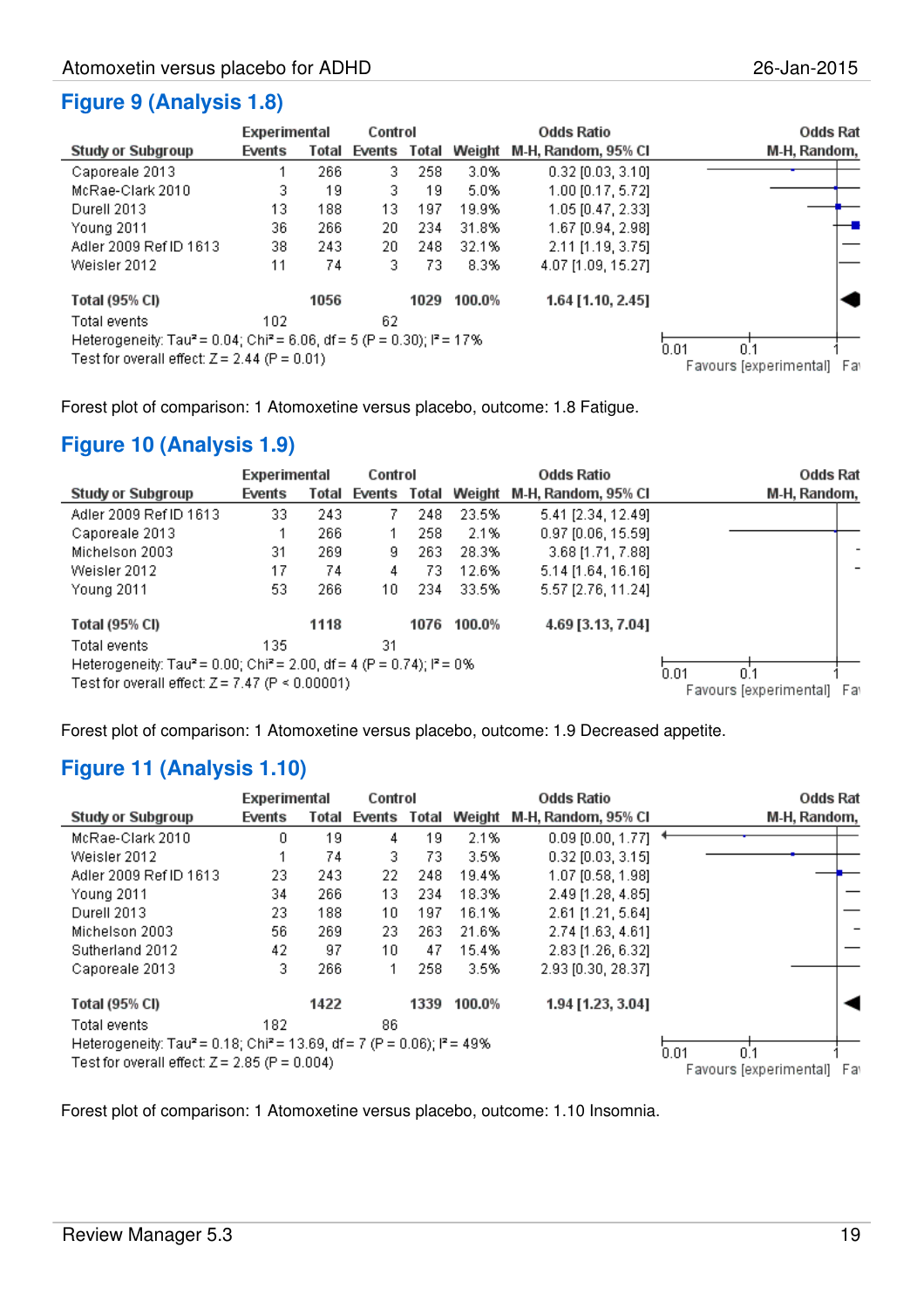|                                                                                                                                                                                    | Experimental |       | Control      |      |        | <b>Odds Ratio</b>    | <b>Odds Rat</b>        |     |
|------------------------------------------------------------------------------------------------------------------------------------------------------------------------------------|--------------|-------|--------------|------|--------|----------------------|------------------------|-----|
| <b>Study or Subgroup</b>                                                                                                                                                           | Events       | Total | Events Total |      | Weight | M-H, Random, 95% CI  | M-H, Random,           |     |
| Caporeale 2013                                                                                                                                                                     | 1            | 266   | 2.           | 258  | 2.6%   | $0.48$ [0.04, 5.36]  |                        |     |
| Sutherland 2012                                                                                                                                                                    | 13           | 97    | 5            | 47   | 12.3%  | 1.30 [0.43, 3.89]    |                        |     |
| Adler 2009 Ref ID 1613                                                                                                                                                             | 23.          | 243   | 11           | 248  | 26.9%  | 2.25 [1.07, 4.73]    |                        |     |
| McRae-Clark 2010                                                                                                                                                                   | 6            | 19    | 3            | 19   | 6.0%   | 2.46 [0.51, 11.80]   |                        |     |
| <b>Young 2011</b>                                                                                                                                                                  | 30           | 266   | 10           | 234  | 27.1%  | 2.85 [1.36, 5.96]    |                        |     |
| Michelson 2003                                                                                                                                                                     | 17           | 269   | 5            | 263  | 14.4%  | 3.48 [1.27, 9.58]    |                        |     |
| Durell 2013                                                                                                                                                                        | 11           | 188   | з.           | 197  | 8.9%   | 4.02 [1.10, 14.64]   |                        |     |
| Weisler 2012                                                                                                                                                                       | 5.           | 74    | ٥            | 73   | 1.7%   | 11.63 [0.63, 214.31] |                        |     |
| Total (95% CI)                                                                                                                                                                     |              | 1422  |              | 1339 | 100.0% | 2.50 [1.70, 3.67]    |                        |     |
| Total events<br>Heterogeneity: Tau <sup>2</sup> = 0.00; Chi <sup>2</sup> = 5.38, df = 7 (P = 0.61); l <sup>2</sup> = 0%<br>Test for overall effect: $Z = 4.67$ (P $\leq 0.00001$ ) | 0.01<br>0.1  |       |              |      |        |                      |                        |     |
|                                                                                                                                                                                    |              |       |              |      |        |                      | Favours [experimental] | Far |

Forest plot of comparison: 1 Atomoxetine versus placebo, outcome: 1.11 Dizziness.

#### **Figure 13 (Analysis 1.12)**

|                                                                                               | Experimental |       |        | Odds Ratio<br>Control |        |                     | <b>Odds Rat</b>        |     |
|-----------------------------------------------------------------------------------------------|--------------|-------|--------|-----------------------|--------|---------------------|------------------------|-----|
| Study or Subgroup                                                                             | Events       | Total | Events | Total                 | Weight | M-H, Random, 95% Cl | M-H, Random,           |     |
| Sutherland 2012                                                                               | 8            | 97    | 4      | 47                    | 11.1%  | $0.97$ [0.28, 3.39] |                        |     |
| Adler 2009 Ref ID 1613                                                                        | 16           | 243   | 10.    | 234                   | 26.6%  | 1.58 [0.70, 3.55]   |                        |     |
| Young 2011                                                                                    | 17           | 266   | 7.     | 234                   | 21.7%  | $2.21$ [0.90, 5.44] |                        |     |
| Michelson 2003                                                                                | 29           | 269   | 10.    | 263                   | 32.0%  | $3.06$ [1.46, 6.41] |                        |     |
| McRae-Clark 2010                                                                              | 9            | 19    | 4      | 19                    | 8.6%   | 3.38 [0.81, 14.02]  |                        |     |
| Total (95% CI)                                                                                |              | 894   |        | 797                   | 100.0% | 2.12 [1.40, 3.22]   |                        |     |
| Total events                                                                                  | 79           |       | 35     |                       |        |                     |                        |     |
| Heterogeneity: Tau <sup>2</sup> = 0.00; Chi <sup>2</sup> = 3.38, df = 4 (P = 0.50); $P = 0\%$ | 0.01<br>0.1  |       |        |                       |        |                     |                        |     |
| Test for overall effect: $Z = 3.52$ (P = 0.0004)                                              |              |       |        |                       |        |                     | Favours (experimental) | Far |

Forest plot of comparison: 1 Atomoxetine versus placebo, outcome: 1.12 Constipation.

#### **Figure 14 (Analysis 1.13)**

|                                                                       | Experimental |       | Control      |      |        | <b>Odds Ratio</b>   | <b>Odds Ratio</b>               |  |
|-----------------------------------------------------------------------|--------------|-------|--------------|------|--------|---------------------|---------------------------------|--|
| Study or Subgroup                                                     | Events       | Total | Events Total |      | Weight | M-H, Fixed, 95% Cl  | <b>M-H, Fixed, 95%</b>          |  |
| Adler 2009 Ref ID 1613                                                | 15           | 243   | 11           | 248  | 30.4%  | $1.42$ [0.64, 3.15] |                                 |  |
| Caporeale 2013                                                        | з.           | 266   |              | 258  | 3.0%   | 2.93 [0.30, 28.37]  |                                 |  |
| Durell 2013                                                           | 10           | 188   | 4            | 197  | 11.0%  | 2.71 [0.84, 8.80]   |                                 |  |
| Sutherland 2012                                                       | 16           | 97    | 8.           | 47   | 26.8%  | $0.96$ [0.38, 2.44] |                                 |  |
| Weisler 2012                                                          | 4            | 73    |              | 73.  | 2.8%   | 4.17 [0.46, 38.28]  |                                 |  |
| Young 2011                                                            | 23.          | 266   | 9            | 234  | 26.0%  | 2.37 [1.07, 5.22]   |                                 |  |
| Total (95% CI)                                                        |              | 1133  |              | 1057 | 100.0% | 1.81 [1.18, 2.76]   |                                 |  |
| Total events                                                          | 71           |       | 34           |      |        |                     |                                 |  |
| Heterogeneity: Chi <sup>2</sup> = 3.74, df = 5 (P = 0.59); $I^2$ = 0% |              |       |              |      |        |                     | 0.01<br>0.1                     |  |
| Test for overall effect: $Z = 2.74$ (P = 0.006)                       |              |       |              |      |        |                     | Favours [experimental]<br>Favou |  |

Forest plot of comparison: 1 Atomoxetine versus placebo, outcome: 1.13 Somnolence.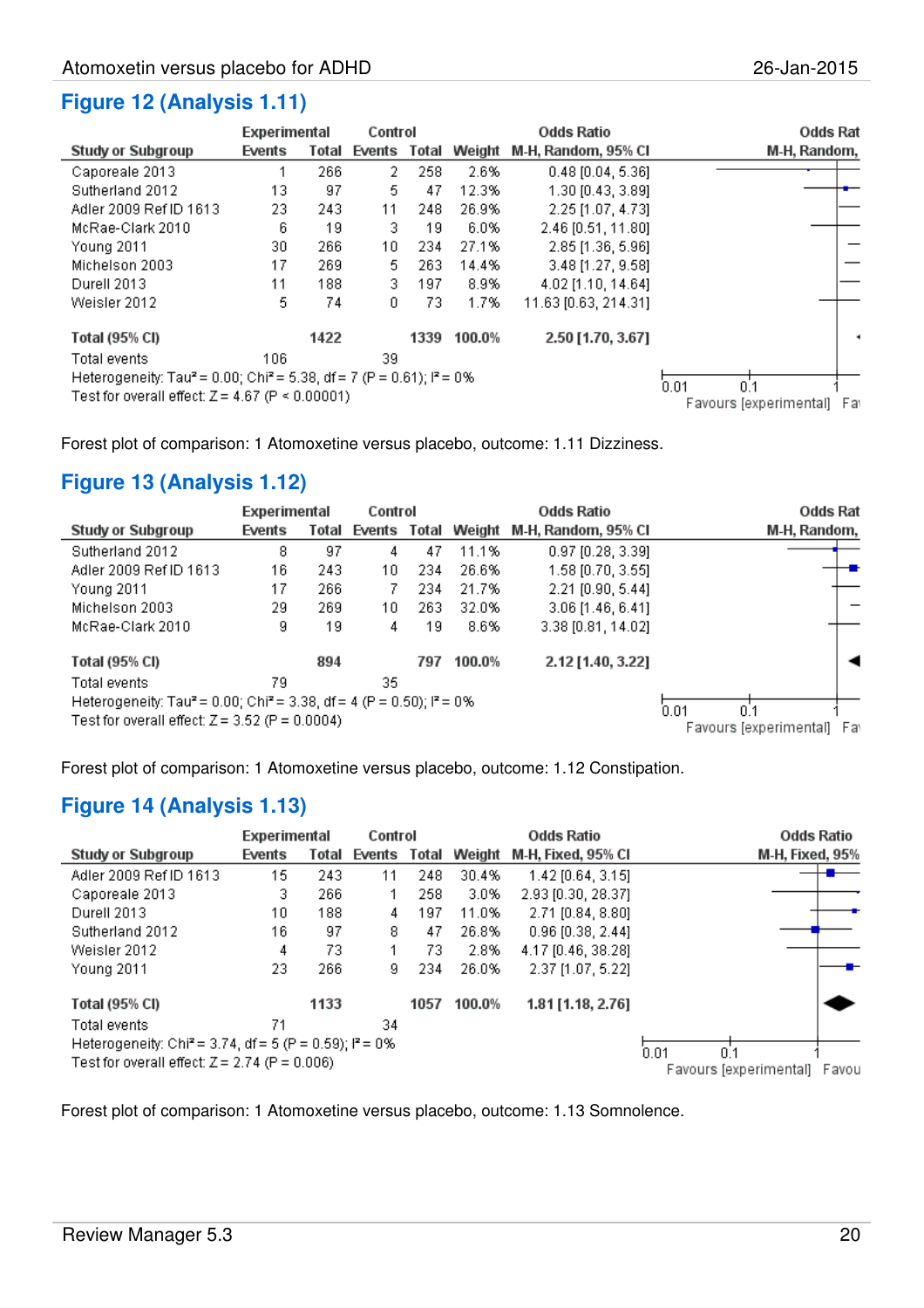#### **Figure 15 (Analysis 1.14)**

|                                                                                                         | Experimental |       | Control<br>Odds Ratio |     |        | Odds Rat            |                               |
|---------------------------------------------------------------------------------------------------------|--------------|-------|-----------------------|-----|--------|---------------------|-------------------------------|
| Study or Subgroup                                                                                       | Events       | Total | Events Total          |     | Weight | M-H, Random, 95% CI | M-H, Random,                  |
| Young 2011                                                                                              | 25           | 266   | 14                    | 234 | 43.8%  | 1.63 [0.83, 3.22]   |                               |
| Weisler 2012                                                                                            | 5.           | 74    | 3                     | 73  | 9.4%   | 1.69 [0.39, 7.35]   |                               |
| Adler 2009 Ref ID 1613                                                                                  | 15           | 243   | 9                     | 248 | 28.3%  | 1.75 [0.75, 4.07]   |                               |
| McRae-Clark 2010                                                                                        | 2            | 19    |                       | 19  | 3.3%   | 2.12 [0.18, 25.55]  |                               |
| Durell 2013                                                                                             | 12           | 188   | 4                     | 197 | 15.3%  | 3.29 [1.04, 10.39]  |                               |
| Total (95% CI)                                                                                          |              | 790   |                       | 771 | 100.0% | 1.87 [1.19, 2.94]   |                               |
| Total events                                                                                            | 59.          |       | 31                    |     |        |                     |                               |
| Heterogeneity: Tau <sup>2</sup> = 0.00; Chi <sup>2</sup> = 1.14, df = 4 (P = 0.89); l <sup>2</sup> = 0% | 0.01<br>0.1  |       |                       |     |        |                     |                               |
| Test for overall effect: $Z = 2.74$ (P = 0.006)                                                         |              |       |                       |     |        |                     | Favours [experimental]<br>Far |

Forest plot of comparison: 1 Atomoxetine versus placebo, outcome: 1.14 Irritability.

#### **Figure 16 (Analysis 1.15)**

|                                                                                                         | Experimental                  |       |              | Control<br><b>Odds Ratio</b> |        |                      | <b>Odds Rat</b> |
|---------------------------------------------------------------------------------------------------------|-------------------------------|-------|--------------|------------------------------|--------|----------------------|-----------------|
| <b>Study or Subgroup</b>                                                                                | Events                        | Total | Events Total |                              | Weight | M-H, Random, 95% Cl  | M-H, Random,    |
| Michelson 2003                                                                                          | 13                            | 243   | 4            | 248                          | 45.4%  | $3.45$ [1.11, 10.73] |                 |
| Young 2011                                                                                              | 17                            | 174   |              | 172                          | 26.7%  | 9.20 [2.09, 40.48]   |                 |
| Adler 2009 Ref ID 1613                                                                                  | 12                            | 266   |              | 234                          | 14.0%  | 11.01 [1.42, 85.31]  |                 |
| Durell 2013                                                                                             | 5.                            | 188   | 0.           | 197                          | 6.9%   | 11.84 [0.65, 215.60] |                 |
| Weisler 2012                                                                                            | 6                             | 73    | 0.           | 76                           | 7.0%   | 14.73 [0.81, 266.43] |                 |
| Total (95% CI)                                                                                          |                               | 944   |              | 927                          | 100.0% | 6.35 [2.96, 13.65]   |                 |
| Total events                                                                                            | 53                            |       |              |                              |        |                      |                 |
| Heterogeneity: Tau <sup>2</sup> = 0.00; Chi <sup>2</sup> = 2.21, df = 4 (P = 0.70); l <sup>2</sup> = 0% | 0.01<br>0.1                   |       |              |                              |        |                      |                 |
| Test for overall effect: $Z = 4.74$ (P $\leq 0.00001$ )                                                 | Favours (experimental)<br>Far |       |              |                              |        |                      |                 |

Forest plot of comparison: 1 Atomoxetine versus placebo, outcome: 1.15 Erectile dysfunction.

#### **Figure 17 (Analysis 1.16)**

|                                                                                               | Experimental |       | Control |     |        | Odds Ratio                              | Odds Ratio       |  |  |
|-----------------------------------------------------------------------------------------------|--------------|-------|---------|-----|--------|-----------------------------------------|------------------|--|--|
| Study or Subgroup                                                                             | Events       | Total |         |     |        | Events Total Weight M-H, Random, 95% CI | M-H, Random, 95% |  |  |
| Weisler 2012                                                                                  | 2            | 73    |         | 73  | 10.7%  | 2.03 [0.18, 22.87]                      |                  |  |  |
| Sutherland 2012                                                                               | 12           | 97    | 2       | 47  | 26.5%  | 3.18 [0.68, 14.82]                      |                  |  |  |
| Michelson 2003                                                                                | 19           | 269   | 5       | 263 | 62.8%  | 3.92 [1.44, 10.66]                      |                  |  |  |
| Total (95% CI)                                                                                |              | 439   |         | 383 | 100.0% | 3.46 [1.56, 7.64]                       |                  |  |  |
| Total events                                                                                  | 33           |       | 8       |     |        |                                         |                  |  |  |
| Heterogeneity: Tau <sup>2</sup> = 0.00; Chi <sup>2</sup> = 0.26, df = 2 (P = 0.88); $P = 0\%$ |              |       |         |     |        |                                         | 0.01<br>0.1      |  |  |
| Test for overall effect: $Z = 3.07$ (P = 0.002)                                               |              |       |         |     |        | Favours [experimental]<br>Favour        |                  |  |  |

Forest plot of comparison: 1 Atomoxetine versus placebo, outcome: 1.16 Decreased libido.

#### **Figure 18 (Analysis 1.17)**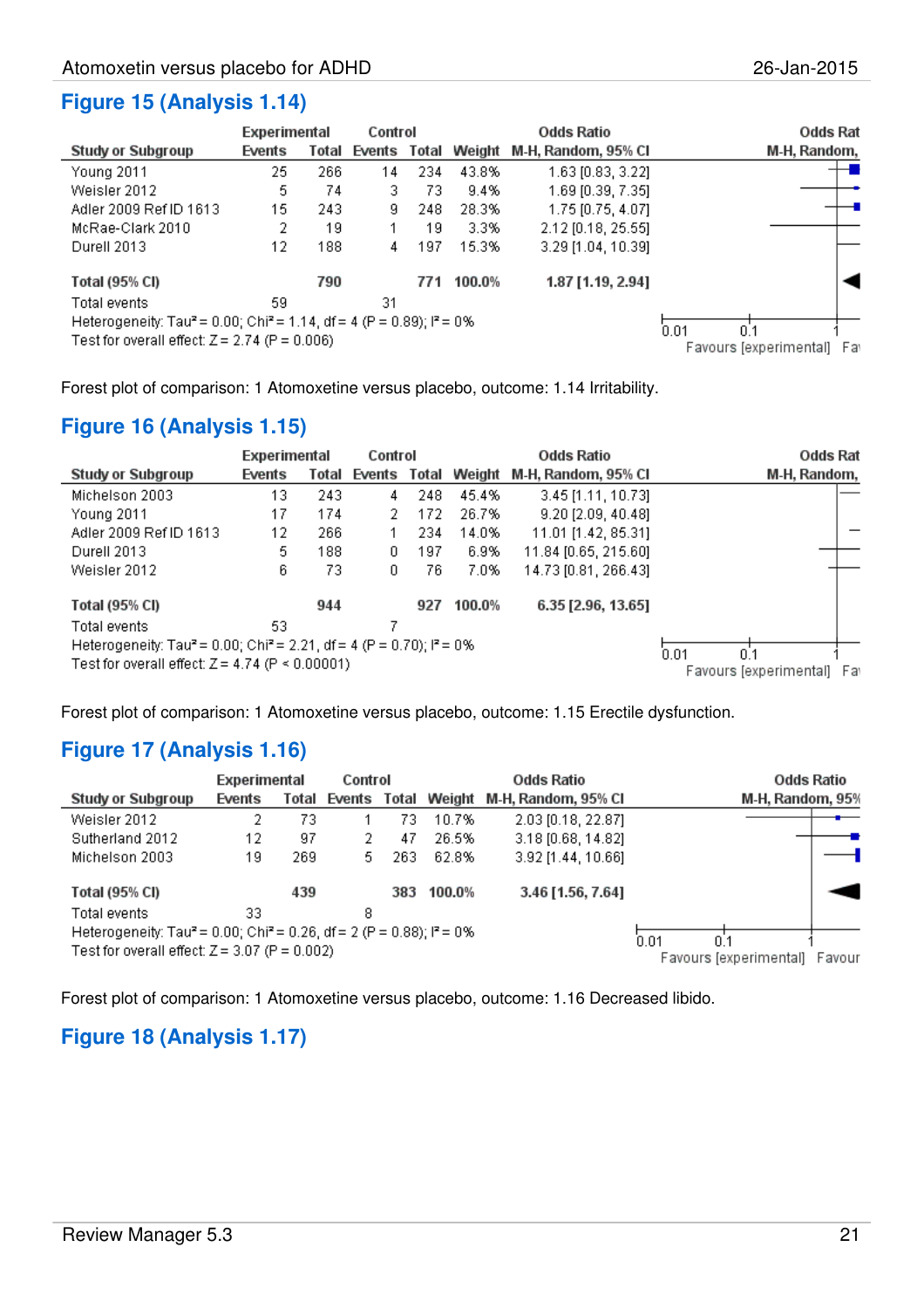#### Atomoxetin versus placebo for ADHD 26-Jan-2015

|                                                                                                         | Experimental |       | Control |       |        | <b>Odds Ratio</b>     | <b>Odds Ratio</b>                             |  |  |
|---------------------------------------------------------------------------------------------------------|--------------|-------|---------|-------|--------|-----------------------|-----------------------------------------------|--|--|
| <b>Study or Subgroup</b>                                                                                | Events       | Total | Events  | Total | Weight | M-H, Random, 95% CI   | M-H, Random, 95%                              |  |  |
| Michelson 2003                                                                                          | 2            | 266   | 0.      | 258   | 10.5%  | 4.89 [0.23, 102.28]   |                                               |  |  |
| Weisler 2012                                                                                            | 10           | 97    |         | 47    | 22.3%  | 5.29 [0.66, 42.60]    |                                               |  |  |
| Sutherland 2012                                                                                         | 14           | 264   | 2.      | 263   | 43.7%  | 7.31 [1.64, 32.48]    |                                               |  |  |
| Young 2011                                                                                              | 4            | 73    | 0.      | 73.   | 11.2%  | $9.52$ [0.50, 180.06] |                                               |  |  |
| Caporeale 2013                                                                                          | 16           | 266   | 0.      | 234   | 12.2%  | 30.89 [1.84, 517.82]  |                                               |  |  |
| Total (95% CI)                                                                                          |              | 966   |         | 875   | 100.0% | 8.01 [2.99, 21.46]    |                                               |  |  |
| Total events                                                                                            | 46           |       | 3       |       |        |                       |                                               |  |  |
| Heterogeneity: Tau <sup>2</sup> = 0.00; Chi <sup>2</sup> = 1.25, df = 4 (P = 0.87); l <sup>2</sup> = 0% |              |       |         |       |        |                       |                                               |  |  |
| Test for overall effect: $Z = 4.14$ (P < 0.0001)                                                        |              |       |         |       |        |                       | 0.01<br>fi 1<br>Favours (experimental) Favour |  |  |

Forest plot of comparison: 1 Atomoxetine versus placebo, outcome: 1.17 Sweating.

#### **Figure 19 (Analysis 1.18)**

|                                                                                                          |      | Experimental |       | Control |                |     |            | <b>Mean Difference</b>          | Mo               |
|----------------------------------------------------------------------------------------------------------|------|--------------|-------|---------|----------------|-----|------------|---------------------------------|------------------|
| <b>Study or Subgroup</b>                                                                                 | Mean | SD           | Total | Mean    | SD             |     |            | Total Weight IV, Random, 95% Cl | IV. I            |
| Caporeale 2013                                                                                           | -0.7 | 11.4167      | 266   |         | $-0.9$ 11.2437 | 258 | 49.3%      | $0.20$ [-1.74, 2.14]            |                  |
| Wernicke 2003                                                                                            | 2.9. | 10.8         | 258   | 0       | 10.4           | 258 | 50.7%      | 2.90 [1.07, 4.73]               |                  |
| Total (95% CI)                                                                                           |      |              | 524   |         |                |     | 516 100.0% | 1.57 [ 1.08, 4.22]              |                  |
| Heterogeneity: Tau <sup>2</sup> = 2.72; Chi <sup>2</sup> = 3.94, df = 1 (P = 0.05); i <sup>2</sup> = 75% |      |              |       |         |                |     |            |                                 | -10<br>-5        |
| Test for overall effect: $Z = 1.16$ (P = 0.24)                                                           |      |              |       |         |                |     |            |                                 | Favours (experim |

Forest plot of comparison: 1 Atomoxetine versus placebo, outcome: 1.18 Systolisk BT.

#### **Figure 20 (Analysis 1.19)**

|                                                                                                                                                             |      | Experimental |      | Control    |               |     |            | <b>Mean Difference</b>          | Mear                             |
|-------------------------------------------------------------------------------------------------------------------------------------------------------------|------|--------------|------|------------|---------------|-----|------------|---------------------------------|----------------------------------|
| Study or Subgroup                                                                                                                                           | Mean | SD           |      | Total Mean | SD            |     |            | Total Weight IV, Random, 95% Cl | IV. Rai                          |
| Caporeale 2013                                                                                                                                              | -0.1 | 8.1548       | 266. |            | $-2.3$ 8.0312 | 258 | 50.5%      | 2.20 [0.81, 3.59]               |                                  |
| Wernicke 2003                                                                                                                                               | 1.8  | 8.5.         | 258  | 0.5        | 7.7           | 258 | 49.5%      | 1.30 [-0.10, 2.70]              |                                  |
| Total (95% CI)                                                                                                                                              |      |              | 524  |            |               |     | 516 100.0% | 1.75 [0.77, 2.74]               |                                  |
| Heterogeneity: Tau <sup>2</sup> = 0.00; Chi <sup>2</sup> = 0.80, df = 1 (P = 0.37); i <sup>2</sup> = 0%<br>Test for overall effect: $Z = 3.49$ (P = 0.0005) |      |              |      |            |               |     |            |                                 | -10<br>-5<br>Favours [experiment |

Forest plot of comparison: 1 Atomoxetine versus placebo, outcome: 1.19 Diastolisk BT.

#### **Figure 21 (Analysis 1.20)**

|                                                                                                                            |      | Experimental  |      |            | Control       |     |              | <b>Mean Difference</b>       | Mean D                              |
|----------------------------------------------------------------------------------------------------------------------------|------|---------------|------|------------|---------------|-----|--------------|------------------------------|-------------------------------------|
| Study or Subgroup                                                                                                          | Mean | SD            |      | Total Mean | SD            |     | Total Weight | IV, Fixed, 95% Cl            | IV, Fixe                            |
| Caporeale 2013                                                                                                             |      | $-1.4$ 9.7857 | 266  |            | $-5.3$ 9.6374 | 258 | 53.0%        | 3.90 [2.24, 5.56]            |                                     |
| Wernicke 2003                                                                                                              | 5.3. | 11            | 258. | $-0.3$     | 9.4           | 258 | 47.0%        | 5.60 [3.83, 7.37]            |                                     |
| <b>Total (95% CI)</b>                                                                                                      |      |               | 524  |            |               |     |              | 516 100.0% 4.70 [3.49, 5.91] |                                     |
| Heterogeneity: Chi <sup>2</sup> = 1.89, df = 1 (P = 0.17); $P = 47\%$<br>Test for overall effect: $Z = 7.61$ (P < 0.00001) |      |               |      |            |               |     |              |                              | -10<br>-5<br>Favours [experimental] |

Forest plot of comparison: 1 Atomoxetine versus placebo, outcome: 1.20 Puls.